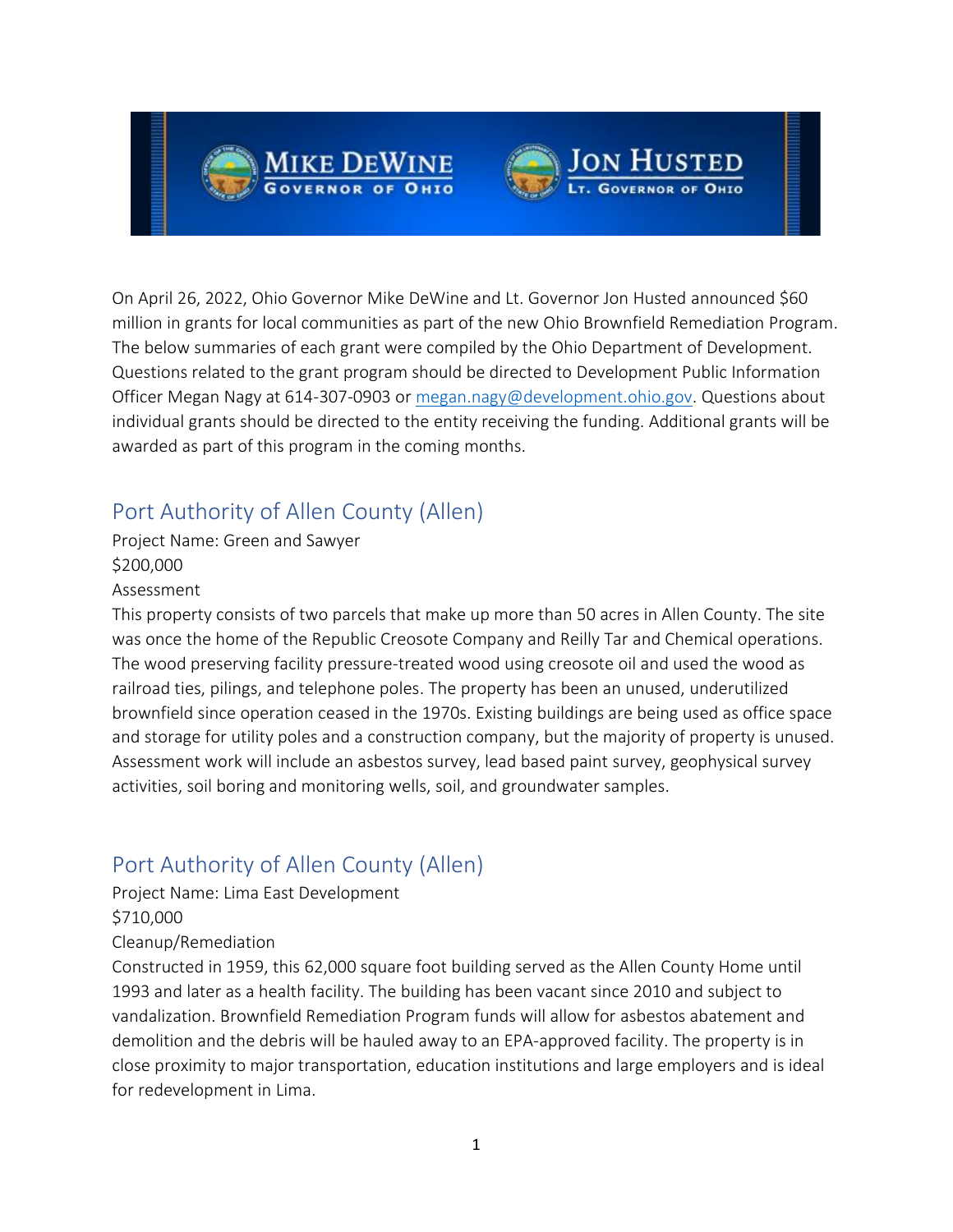## Athens County Port Authority (Athens)

Project Name: Chauncey School \$23,404 Assessment

The former site of the Chauncey-Dover School system, the three buildings on this property have sat vacant for over a decade. The assessment will help identify areas that need remediated to help rehabilitate the buildings as a brewery, restaurant, housing, or community space. The property is located close to the new Bailey's Trail System and is an ideal place for tourismfocused businesses.

## Athens County Port Authority (Athens)

Project Name: Chauncey Land \$12,280 Assessment

Owned by the Village of Chauncey, this property was former coal mining land with evident displays of its former use, such as the rust-colored stream that runs through the property. An environmental assessment will help the village determine remediated needed to redevelop the land. The property location is close to the trailhead for the Bailey's Mountain Bike Trail. Assessment will include Project Management and VAP Coordination and Task 2: VAP Phase I Property Assessment.

# Athens County Port Authority (Athens)

Project Name: 83 Columbus Road Assessment

\$13,341

Assessment

This property was historically a gas station that was acquired by the City of Athens in 2012. Long since abandoned, this property is an eyesore to the community and contains known asbestos and other suspected petroleum release. After assessment and remediation, the building will be demolished, and the property prepared for redevelopment.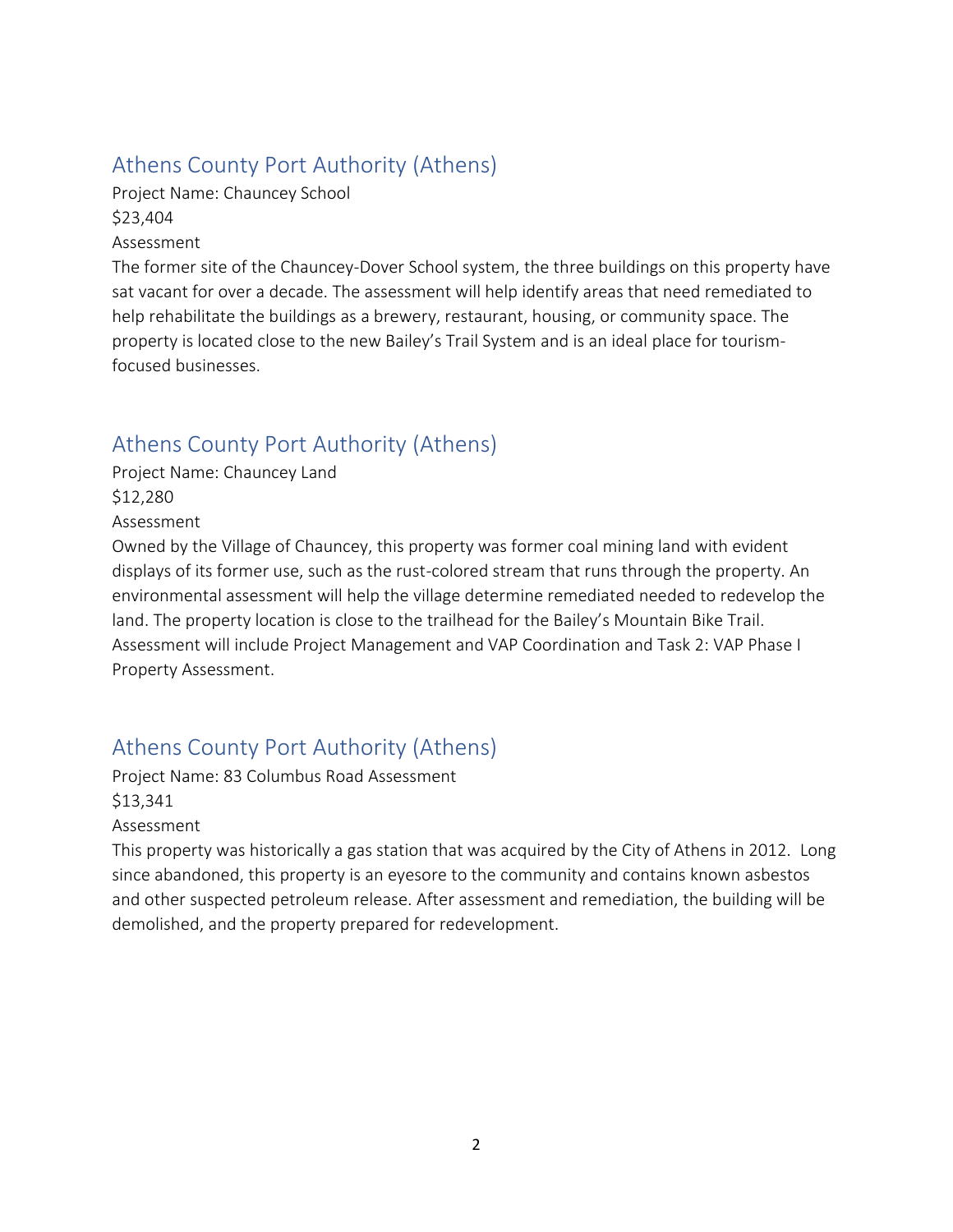### Athens County Port Authority (Athens)

Project Name: Washington Road \$148,540

Assessment

The Washington Road property consists of three parcels containing an abandoned gas station and vacant structure. After assessment and any needed remediation, the property has two potential end users interesting in redeveloping the site with an anticipated 15 jobs created.

#### Athens County Port Authority (Athens)

Project Name: Trimble School \$468,532

Cleanup/Remediation

Formerly a school building in the village of Trimble, this property has been vacant for more than 30 years. Funding will help remediate asbestos on the site allowing for demolition of the dilapidated structure. After demolition, the current owner plans to redevelop the site and 20 jobs are anticipated to be created.

# Community Improvement Corporation of Belmont County, Ohio

#### (Belmont)

Project Name: Bellaire Hospital \$84,150 Cleanup/Remediation

The Bellaire Hospital was built in the 1940s and has served as a hospital since. Most recently the property has been used as a behavioral health entity which only utilizes a portion of the property. Asbestos remediation in the building, located in the pipe insulation and fittings, window glazing, caulking, floor tile, and mastic will allow for future safe renovation. Abatement of the property will allow potential buyers to renovate internal structure to expand behavioral services within the existing structure.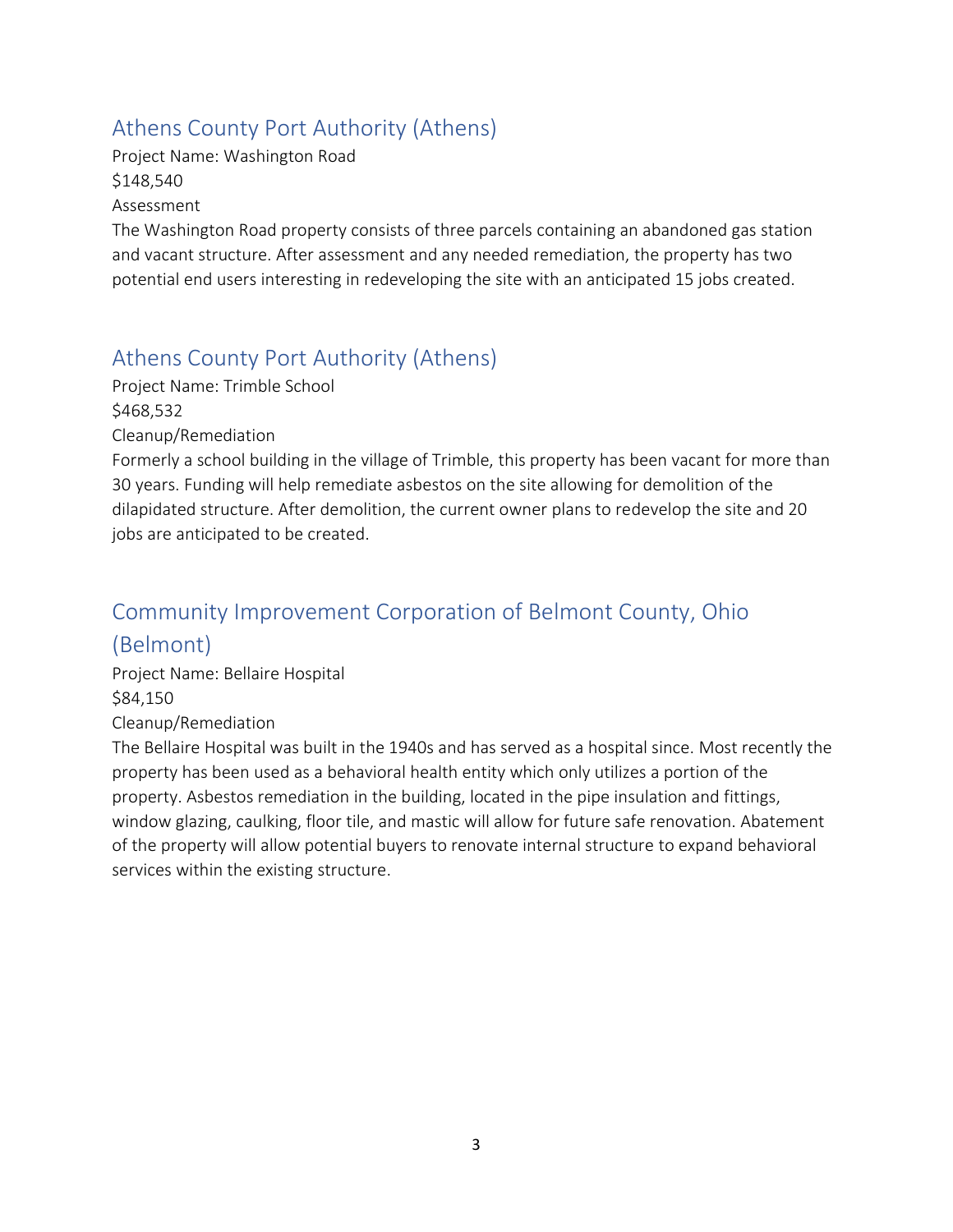#### Brown County Land Reutilization Corporation (Brown)

Project Name: Former Aberdeen School House \$61,120

Assessment

This property currently houses three vacant structures, formerly a high school and police department. Assessment activities include an asbestos and pre-demolition survey of all three buildings. After completion, the Village of Aberdeen plans to demolish the currently vacant and deteriorating buildings and prepare the site for redevelopment.

## City of Fairfield (Butler)

Project Name: Former Fairfield Cleaners

\$1,050,000

Cleanup/Remediation

From 1969 through 2019, this property was home to a dry cleaner operation and has been vacant since operations ceased in 2019. Prior assessment activities identified soil, soil gas, groundwater and sub-slab/indoor air vapor impacts on the property that prevent the existing building from being occupied. Remediation activities will treat soils, eliminate groundwater impact, and monitor groundwater treatments for effectiveness. Prior to remediation, the owner plans to renovate the building and utilize it as commercial space.

## Columbiana County Land Reutilization Corporation (Columbiana)

Project Name: Maryland School Project

\$1,180,421

Cleanup Remediation

Constructed as a junior high school in 1954, this property hosted numerous occupants prior to 2017 when it was vacated. The building has since fallen into disrepair. Funds will help with abatement of known asbestos prior to demolition of the site. Demolition and cleanup of the site will remove this blight from the community and open the site for future use.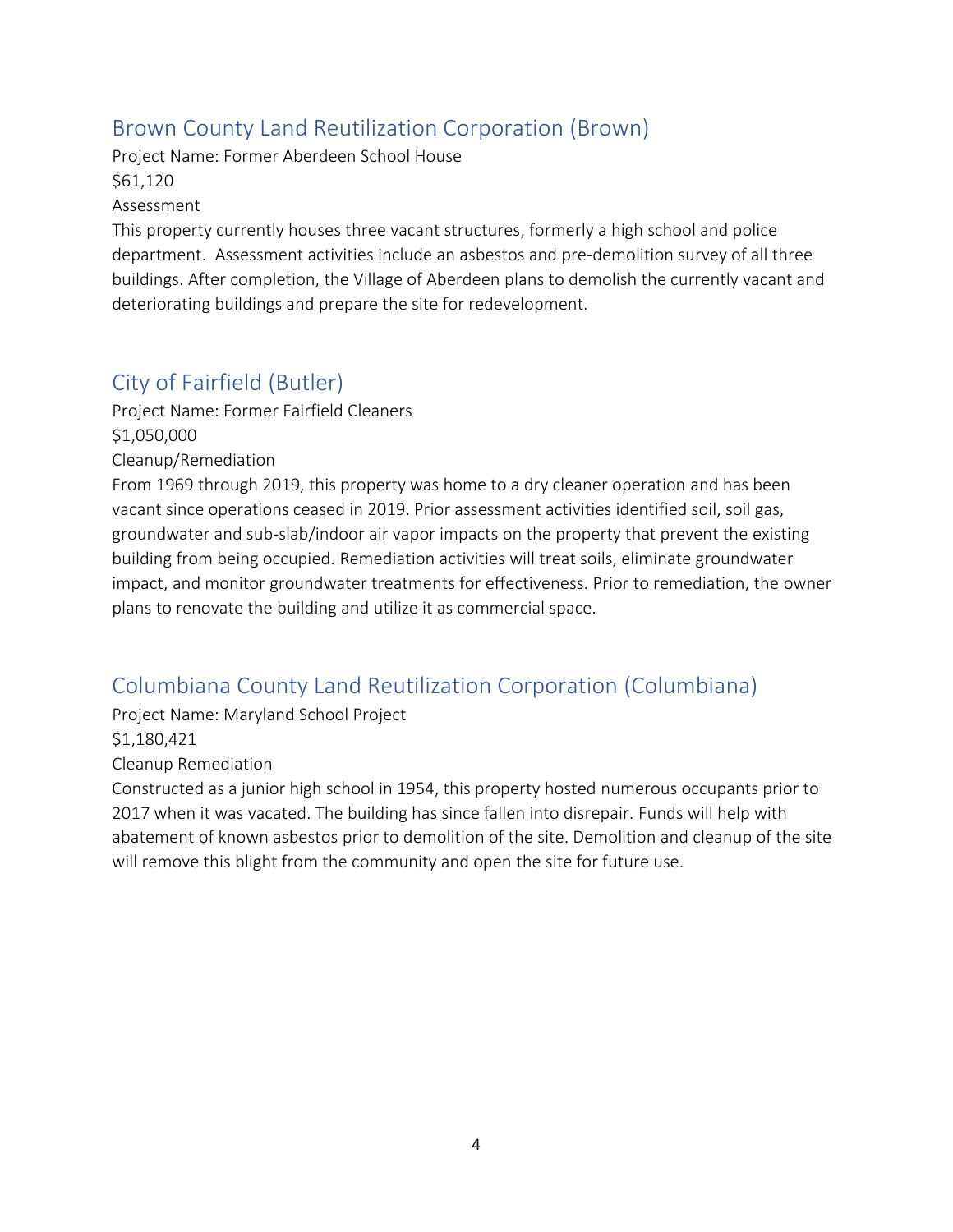## CCH Development Corporation (Cuyahoga)

Project Name: MetroHealth – Former Sunoco Service Station \$113,094 Assessment

This property served as a Sunoco station from 1949-1974, an auto body repair and paint shop, and a storage space. With Brownfield Remediation Program funds, further site assessment will be conducted to develop a remedial action plan and cost estimate for cleanup to remediate the property. Once the assessment is completed and the remediation plan is prepared, the project will move forward with cleanup activities and the demolition of existing structures. After remediation and demolition, CCH will proceed to develop a new mixed-use senior housing facility.

## TCD OCP CO LLC (Cuyahoga)

Project Name: Opportunity Commerce Park \$2,169,295

Cleanup/Remediation

Previous uses of this property include a metal scrap and salvage site, gasoline filling station, auto and truck maintenance, garment laundering and coal storage. A ravine is located on the property and currently filled with unknown materials. Cleanup and remediation efforts include conducting soil removal and remediation to address lead, PCB contaminants and other soil conditions. Vapor mitigation measures will be installed and act as a control. Upon completion, developer plans to construct a 140,000 square foot building used for industrial and distribution space.

## The Great Lakes Towing Company (Cuyahoga)

Project Name: Great Lakes Towing Expansion – Assessments of Graving Dock & Nearby Property \$76,500

#### Assessment

Since 1896, this nearly 5-acre property has served a variety of industrial uses including as part of the former American Shipbuilding Corporation shipyard, along the Cuyahoga River. Industrial operations ceased in the 1980s when a fire occurred at the property involving materials such as paints, solvents, tar, and grease. Structures on the property were demolished thereafter. Phase I and Phase II assessments will be performed, and are anticipated to include soil, sediment, groundwater, surface water, and/or soil vapor sampling and analysis for applicable chemicals of concern, and a geotechnical evaluation. After assessment and remediation, the Great Lakes Towing Company plans to acquire the property to construct a new shipyard facility and relocated its parking and offices. Anticipated 10 jobs created and 47 jobs retained.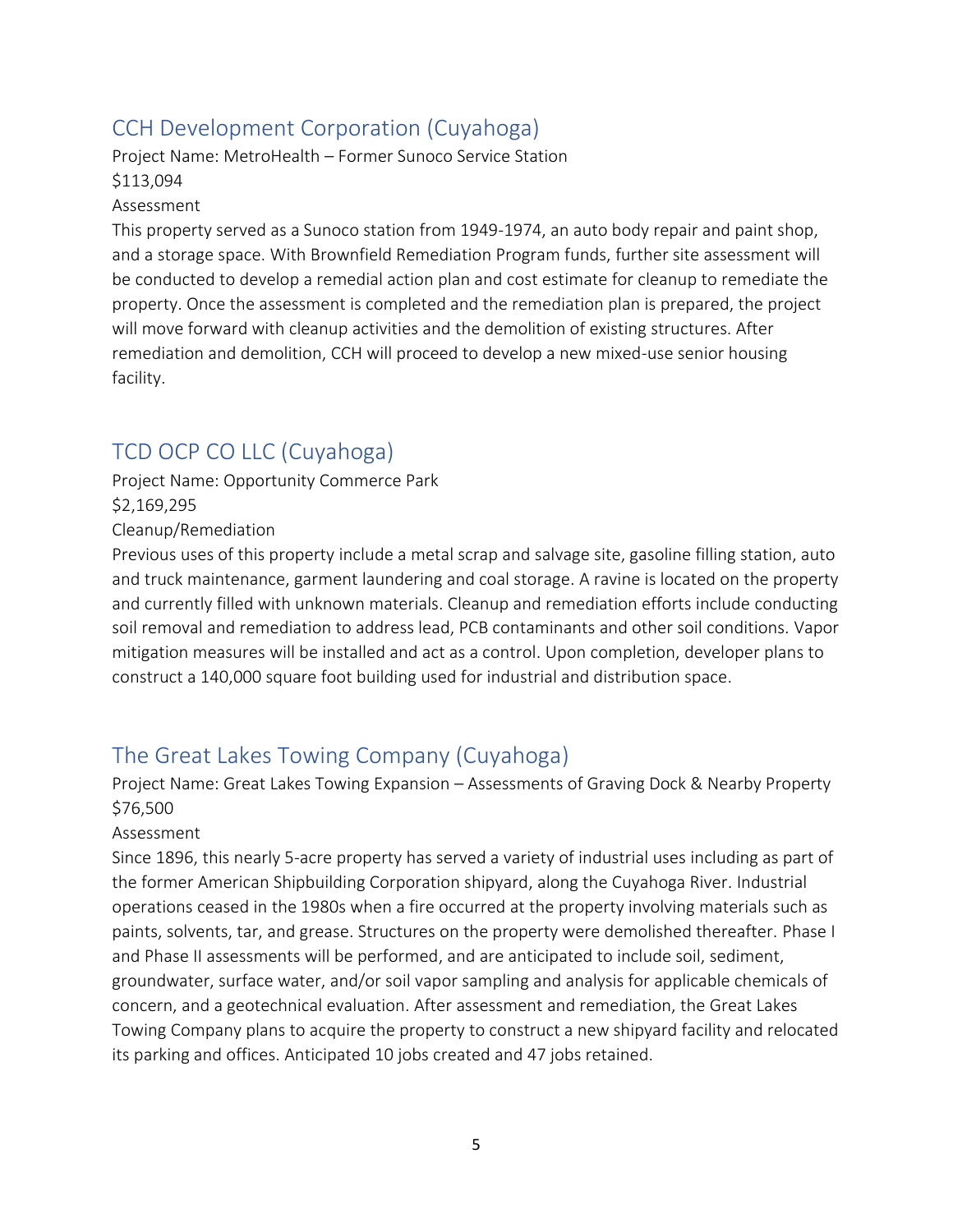#### Westinghouse-Breakwater Properties, LLC (Cuyahoga)

Project Name: Westinghouse

\$ 2,638,750

Cleanup/Remediation

This property is a 3.6-acre parcel including industrial facility, factory buildings and warehouses constructed in the 1890s. The site was the previous home to Paramount Stamping and Welding and has been vacant since their closure in 2019. Other buildings on the property served as a machine shop, a pattern/blacksmith shop, carpenter shop, grinding shop and oil house. Cleanup of the site includes removal and remediation of contaminated soil, abatement of hazardous materials, demolition of hazardous sites, and installation of a vapor barrier system. After completion, the site is planned to be developed into a mixed-use development area.

## The Foundry Project Arts Incubator (Cuyahoga)

Project Name: The Foundry Project Arts Incubator ACM Removal \$670,000

Cleanup/Remediation

This property served as a grey iron foundry since the 1940s and was later the original manufacturing site of the Cleveland Motorcycle Company. Planned activities at the site involve the cleanup and removal of asbestos containing material (ACM) throughout the majority of the building. The Foundry Project acquired the eight-acre property in 2015, and after abatement plans to redevelop the space as an Arts and Technology Incubator for use with local artists and the local community.

# West 117 Development, LLC (Cuyahoga)

Project Name: Studio West 117 \$ 4,038,978 Cleanup/Remediation

This site is made up of three properties, the first of which served as a filling station and car dealership for National Tire and Battery. The Fieldhouse property was historically manufacturing. The Phantasy property, opened in 1916 as silent movie theater and housed number of small businesses over the years and the Phantasy Theater and Nightclub, part of Cleveland's music history. Cleanup includes the abatement of asbestos and universal waste prior to demolition of the National Tire and Battery site and renovation of the Fieldhouse and Fantasy properties.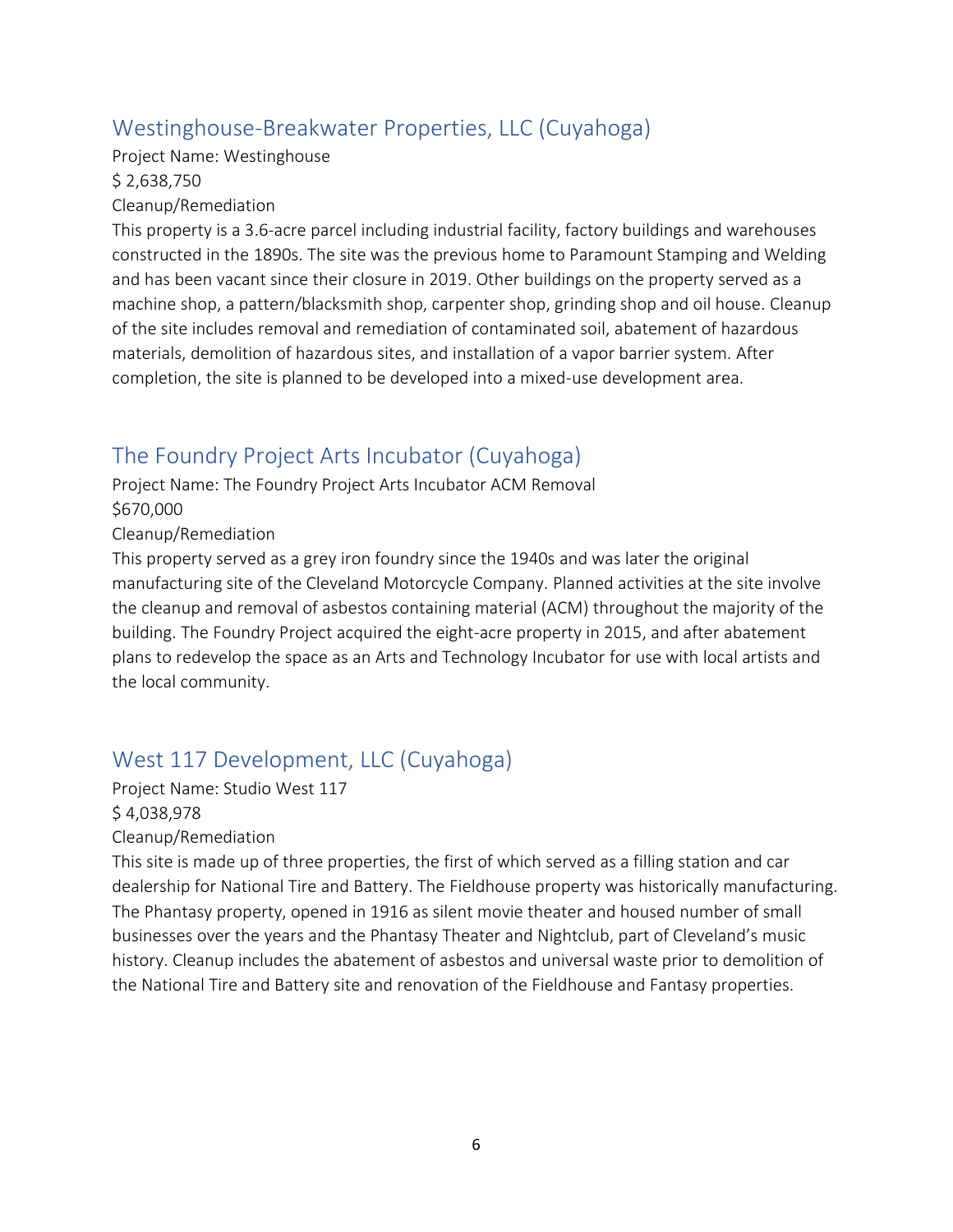#### WXZ Development, Inc. (Cuyahoga)

Project Name: Former Ferry Cap & Set Screw Property Redevelopment \$4,206,780

#### Cleanup/Remediation

Located on the Scranton Peninsula nearby downtown Cleveland, this site was home to the Ohio Machine and Boiler Co. and the Scranton Road Lumber Co. from the early 1900s through the 1950s. The site was later occupied by the Ferry Cap and Screw Company until company operations were moved in 2008. Remediation includes the abatement of asbestos-containing materials, disposal of universal waste, building materials and hazardous soils. Remediation efforts and additional proposed infrastructure improvements will help clean up and prepare the property for future redevelopment as a mixed-use venue.

## The Great Lakes Brewing Co and 2516 Corp (Cuyahoga)

Project Name: GLBC Scranton Project

\$1,953,417

Cleanup/Remediation

This property consists of eight acres on the southwestern portion of the Scranton Peninsula adjacent to downtown Cleveland. The peninsula has rich history of industrial and transportation uses leaving the site ripe with industrial pollution. Cleanup and remediation efforts include disposal of contaminated soils, backfill of land and infrastructure installation for future development. The property was purchased by the Great Lakes Brewing Company in 2018 and upon completion of cleanup and remediation the company has plans to construct a tap room and riverfront and brewery.

## Richard Singleton (Cuyahoga)

Project Name: 884 Parkwood \$220,000 Assessment

Located in Glenville on the east side of Cleveland, 884 Parkwood Drive was purchased from the Cuyahoga Land bank by a minority-owned company who plans to redevelop the property which has been vacant since 2018. The current apartment building is stripped to the studs. An assessment will be ordered to check for any environmental issues. The vacant land on both sides of the apartment building will also be assessed and remediated as needed. Afterwards, the owner plans to return the building to apartments, with nine of 13 as affordable housing.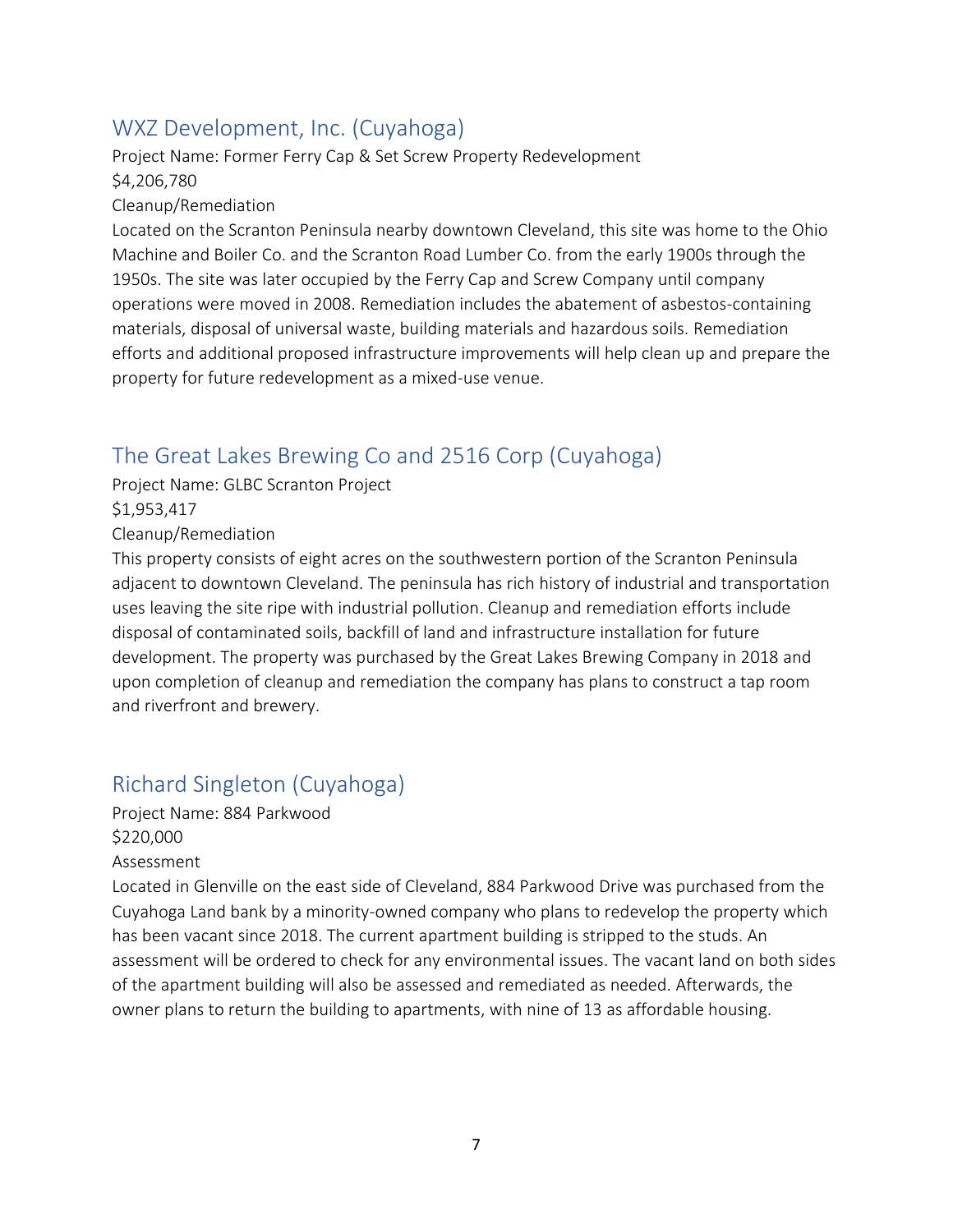### Hawthorne Elementary Partners (Cuyahoga)

Project Name: Former Nathaniel Hawthorne Elementary Redevelopment \$1,534,740

#### Cleanup/Remediation

This property was developed in 1919 as a school building with an addition completed in 1927. The property continued to be utilized as a school through 2012 but has since been vacant and has since deteriorated. Cleanup and remediation funds will help with demolition and renovation of interior building components and asbestos abatement. After cleanup, the former school will be converted into 40 apartments and a public park with potential for additional new housing on the site.

## Vesta Lynette LLC (Cuyahoga)

Project Name: Lynette Gardens Senior Apartment Homes

#### \$775,000

Cleanup/Remediation

Constructed in 1928, the Lynette was a multifamily apartment community. By the early 2000s, the property was vacant and had fallen into disrepair and contains known asbestos. With Brownfield Remediation Program funds, the existing structure will be abated and demolished. After remediation, a 65-unit senior affordable housing development is planned and will benefit residents of the Hough neighborhood in Cleveland.

# Bridgeworks, LLC (Cuyahoga)

Project Name: Bridgeworks \$223,500

Cleanup/Remediation

Most recently, the site of the Cuyahoga County Department of Public Works and Bridge Garage site. This property in downtown Cleveland is ideally located for redevelopment. Previous site assessments identified asbestos in the garage and adjacent test lab structure. Brownfield Remediation Funds will help with abatement and demolition to prepare the site for redevelopment. After remediation, the site will be redeveloped as Bridgeworks, a mixed-use development including 140 residential units, retail and commercial space, and a 130-room hotel with a 210-space parking garage.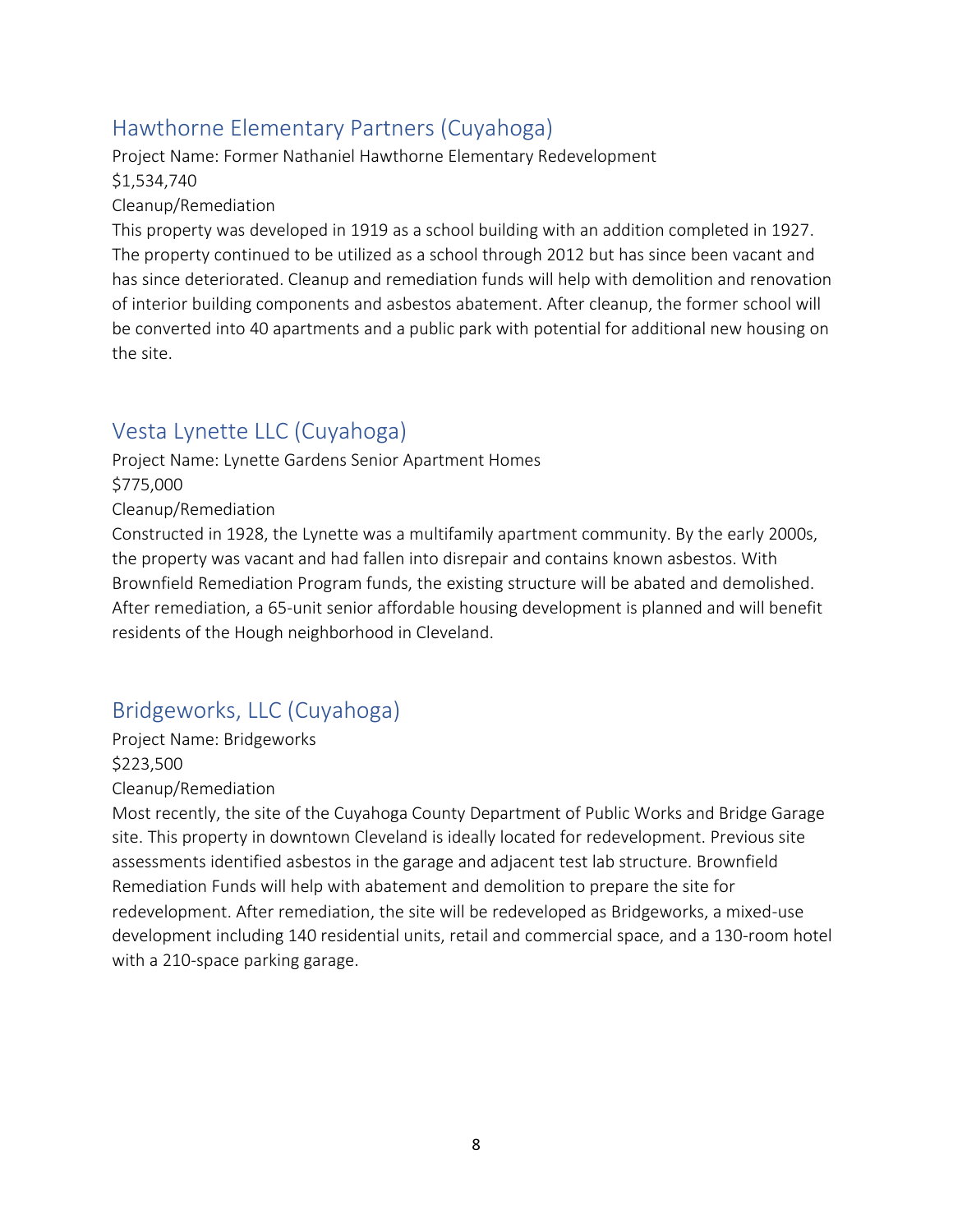## BC Empire School LLC (Cuyahoga)

Project Name: Empire School \$1,050,000

Cleanup/Remediation

Originally home to the Cleveland Driving Park Company from 1896 to 1903 the former racetrack encompassed Cleveland's Glenville neighborhood. The property was later split into parcels, the largest of those became the home of the Empire Junior High School in 1915 and serves an example of Jacobethan Revival Style and is one of only six remaining today. The school closed in 2011 and the building has remained vacant ever since. The site has faces severe deterioration and is unsafe in its current conditions. Proposed cleanup activities include abatement of asbestos and lead and demolition of interior structures to prepare the site for redevelopment. After remediation, the site will be redeveloped into 52 one-, two- and three-bedroom affordable housing apartments.

# Defiance County Land Reutilization Corporation (Defiance)

Project Name: Vortex Redevelopment

\$529,114

#### Cleanup/Remediation

Originally developed in the 1890s to mill, plane, dry and paint wood by the Defiance Box Company this property was utilized by a variety of other uses until 2005 when it was abandoned. Remedial activities will include soil excavation, soil gas confirmatory sampling, engineering and institutional controls, investigation derived waste, monitoring well abandonment, quality control, and reporting. After cleanup, the county plans to demolish the structures and remove any contaminants and redevelop the site as a rail yard and warehouse.

#### Defiance County Land Reutilization Corporation (Defiance)

Project Name: Zeller Property

\$182,025

#### Assessment

Located along a commercial artery close to the city of Defiance, this property was originally developed in 1905 by the National Box Company to manufacture wagon boxes. The site was later used for automotive parts manufacturing including steel forging and machining. The property has been vacant since 2001 and all structures on the property have been demolished. Once the VAP Phase II is complete, the city plans to treat the soil and groundwater and prepare the property for commercial development.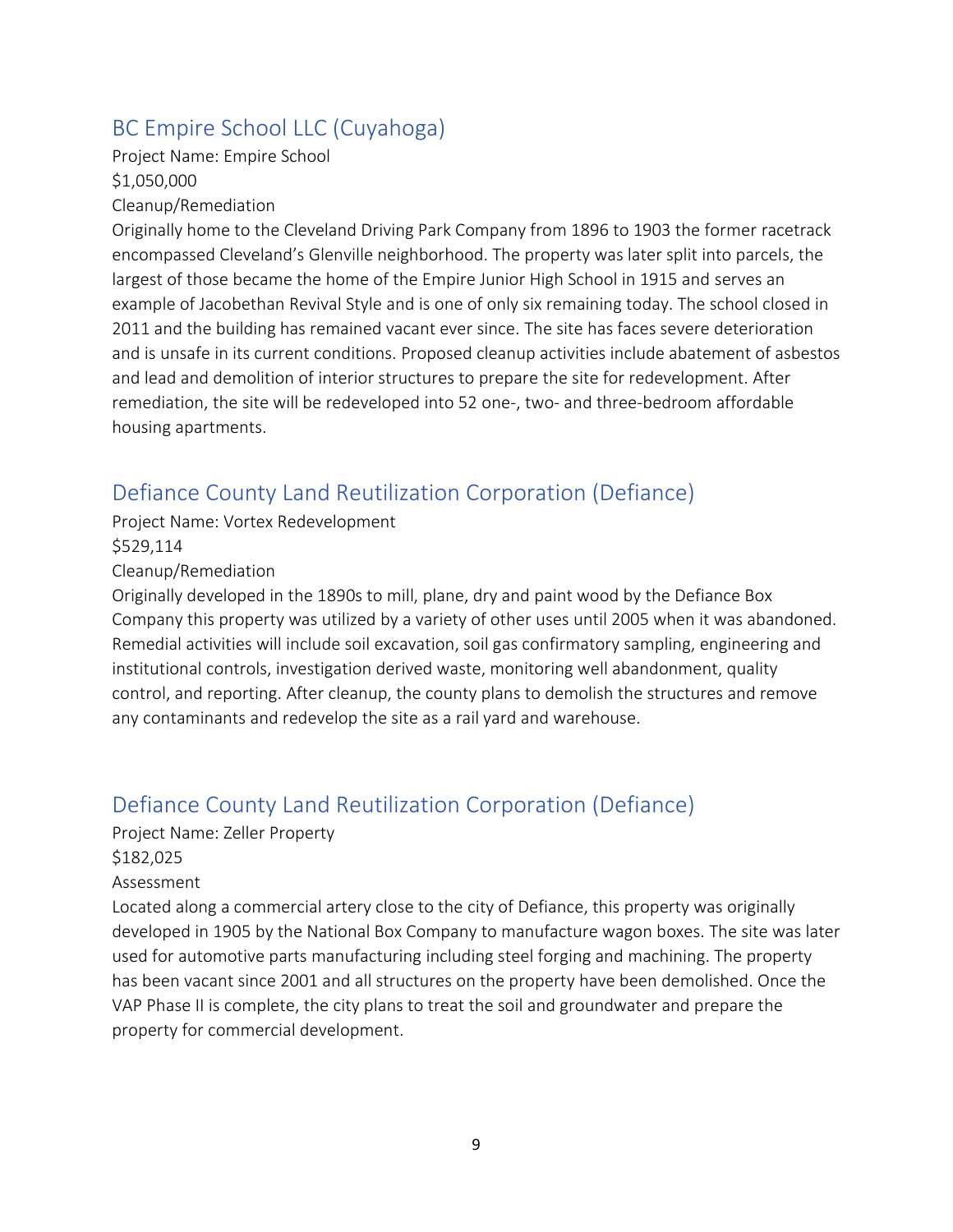## Fulton County Board of Commissioners (Fulton)

Project Name: Eagle Picher Industries

\$90,000

Assessment

This three-acre site in Fulton County has been used for the manufacturing of bronze bearings since 1927. Brownfield Remediation Program funds will allow a Phase I and Phase II Property Assessments to identify areas that require remediation. The underutilized industrial is located in a predominately residential area. The repurposing of this property will result in an overall improvement of the quality of life for the residents of Delta, Ohio.

#### Fulton County Board of Commissioners (Fulton)

Project Name: Former Britsch Bulk Plant

\$506,397

Cleanup/Remediation

Operated by the Farm Bureau from 1945 through 1951, the property was used to store gasoline, diesel fuel and kerosine on-site. Under new ownership, the site later operated and stored automotive engine oils and hydraulic oils in 1992. Cleanup and remediation efforts will help eliminate both the soil and groundwater issues at the site. After cleanup and remediation, there are plans for expansion of a neighboring manufacturing site on the property.

## Port of Greater Cincinnati Development Authority (Hamilton)

Project Name: Shilltio's West Remediation \$900,000

Cleanup/Remediation

Formerly a department store, this long-vacant property is at a key corner in the downtown central business district in Cincinnati and part of the national register historic district. A 2019 Asbestos survey identified extensive quantities of asbestos throughout, including in the drywall joint compound, floor mastic, floor tiles, pipe insulation, duct seam tape, window glazing, etc. Cleanup includes abatement of all necessary materials. Once completed, the property will be able to be rehabilitated or demolished for redevelopment of the site.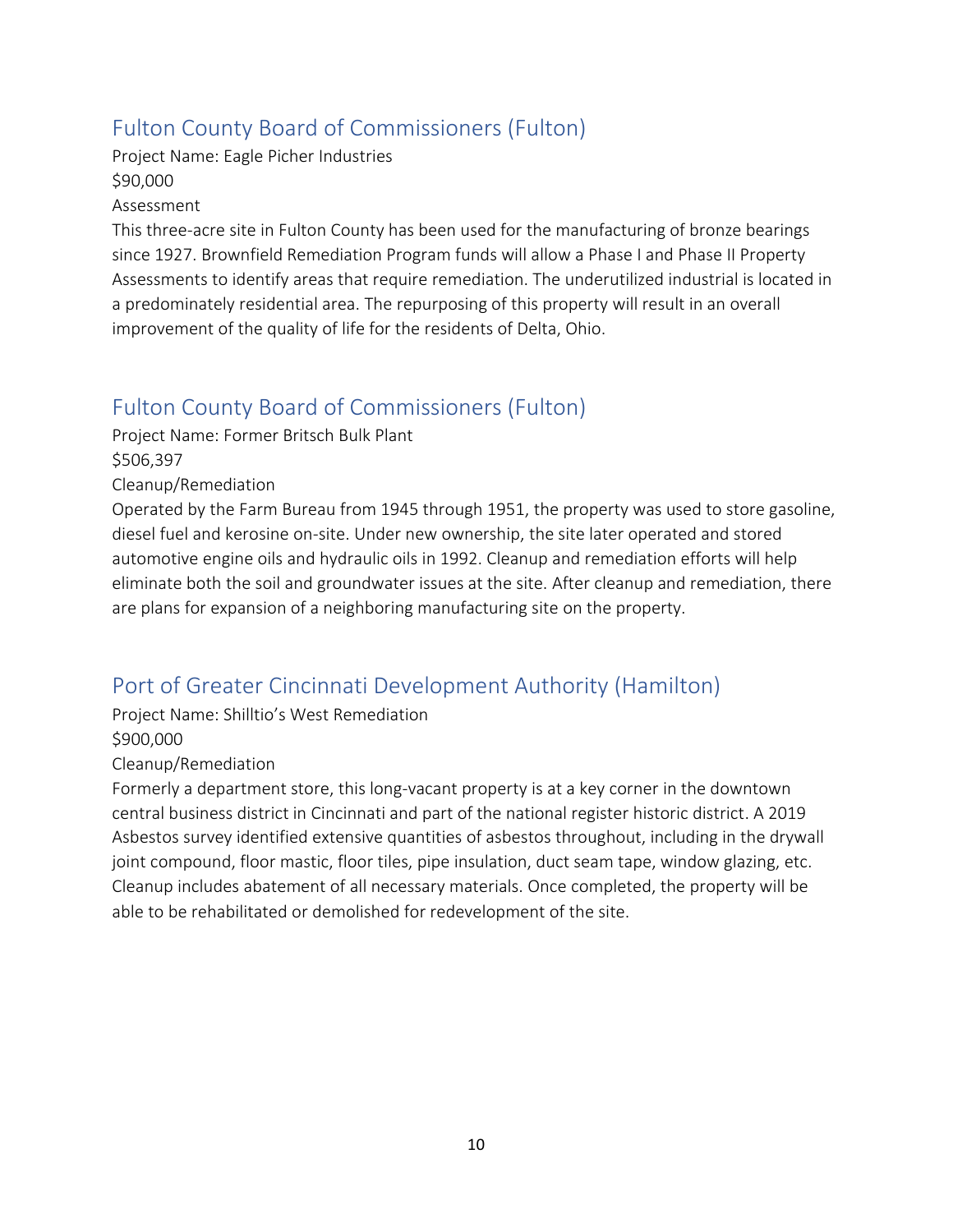### City of Loveland (Hamilton)

Project Name: Chestnut Street Properties \$3,323,493 Cleanup/Remediation

This property served as a sand and gravel quarry prior to 1932, but has become a site for uncontrolled dumping. With Brownfield Remediation Program funds, the site will be excavated, and the excavated materials will be transported off-site for disposal at appropriately licensed facilities. Groundwater will be treated, and two years of groundwater monitoring activities will be completed to confirm the effectiveness. After completion the city plans to develop the property as a commercial business park.

#### Kenwood Road Development, LLC (Hamilton)

Project Name: 9617 Kenwood Road Development

\$396,000

Cleanup/Remediation

Since 1937 the site has seen a variety of commercial uses including a grocery store, dry cleaner, salon and day spa, and bowling alley. Planned cleanup and remediation including removal of hazardous soil, backfill of site, groundwater and soil samples, and installation of oxidation solution into treatment lines. After cleanup and remediation, the site is planned to be developed into a mixed-use development including apartments, office, retail, and restaurant space.

#### Hancock County Commissioners Office (Hancock)

Project Name: Ra-Nik Cleanup Project \$492,800

Cleanup/Remediation

Constructed in 1890, this property was once an operational plating company, but the structure is currently vacant. The existing structure sites on a 1.2-acre parcel in Findlay. Cleanup activities include pre-demolition, asbestos removal, demolition, transportation, and disposal. After remediation, the site will be redeveloped as public greenspace and improvement to river banks.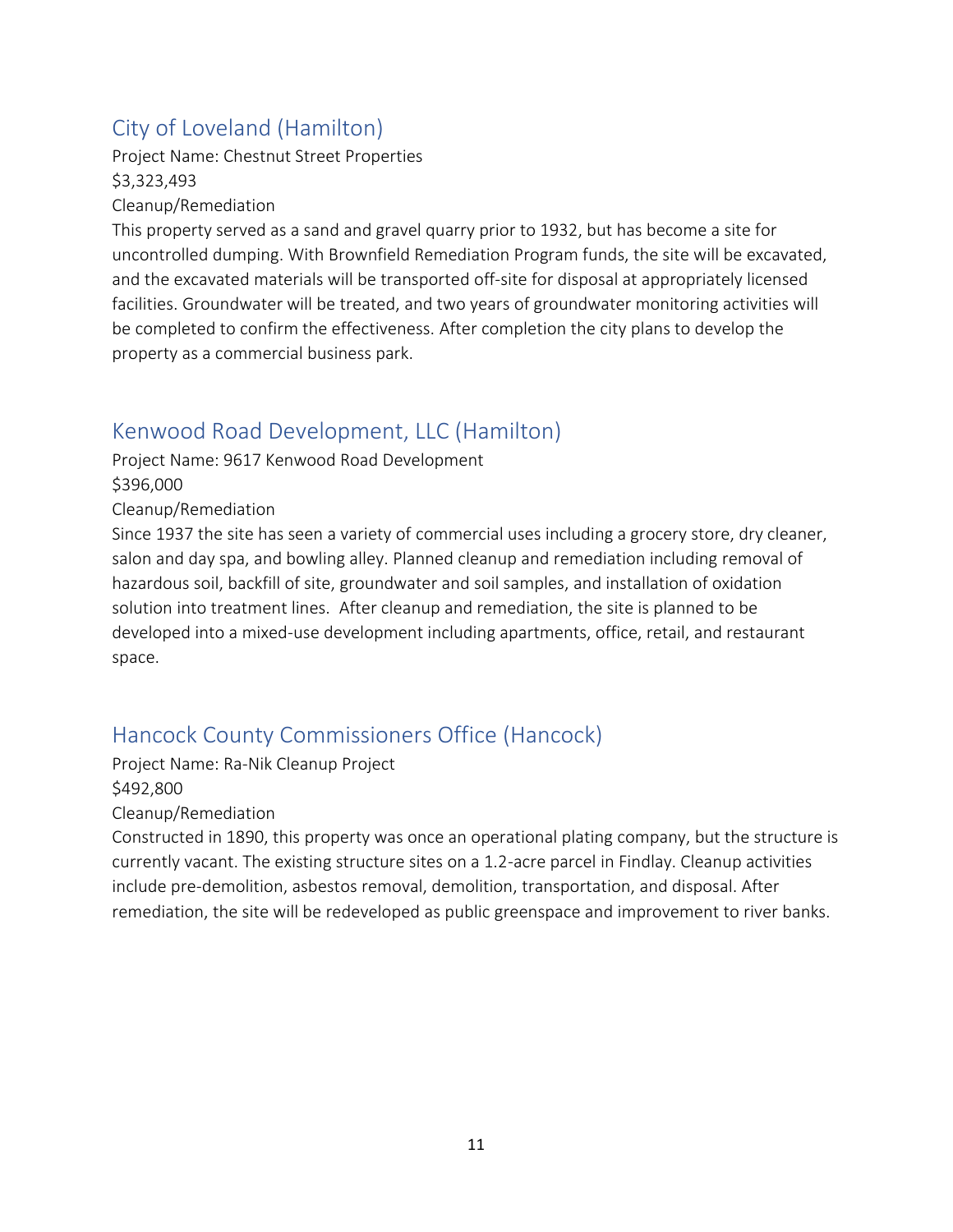#### Hancock County Commissioners Office (Hancock)

Project Name: Lai Assessment Project

\$231,000

Assessment

Largely undeveloped land, this property contains 12 bulk aboveground storage tanks built between 1903 and 1939. The tanks were dismantled starting in the 1950s and has been largely vacant since the removal was completed in the 1970s. Prior assessments identified potential contamination on the property. Brownfield Remediation Program funds will allow for a Phase II assessment on the property. After assessment and remediation, the city of Findlay and property owners are working to redevelop the area as potential housing or commercial development.

#### Henry County Land Reutilization Corporation (Henry)

Project Name: Karl & Jan's Bulk Fuel Facility

#### \$110,812

Assessment

Surrounded by railroad operations since the early 1900s, this property served as a bulk fueling station form the 1950s through the 1990s. Three aboveground fuel storage tanks and three abandoned tanks remain on the property. Assessment funds will help determine soil and groundwater conditions on the property. After remediation, the county and village hope to redevelop the site for commercial use.

# Henry County Land Reutilization Corporation (Henry)

Project Name: Florida Prigge School

\$22,504

Assessment

Built in 1990, this property served as the site of the Florida Prigge School. The remaining building contains 47,000 square feet of space and is majority deteriorated. Brownfield Remediation Program funds will help with a Phase I assessment and asbestos inspection. After assessment and remediation, the existing structure will be demolished, and the site redeveloped for commercial use.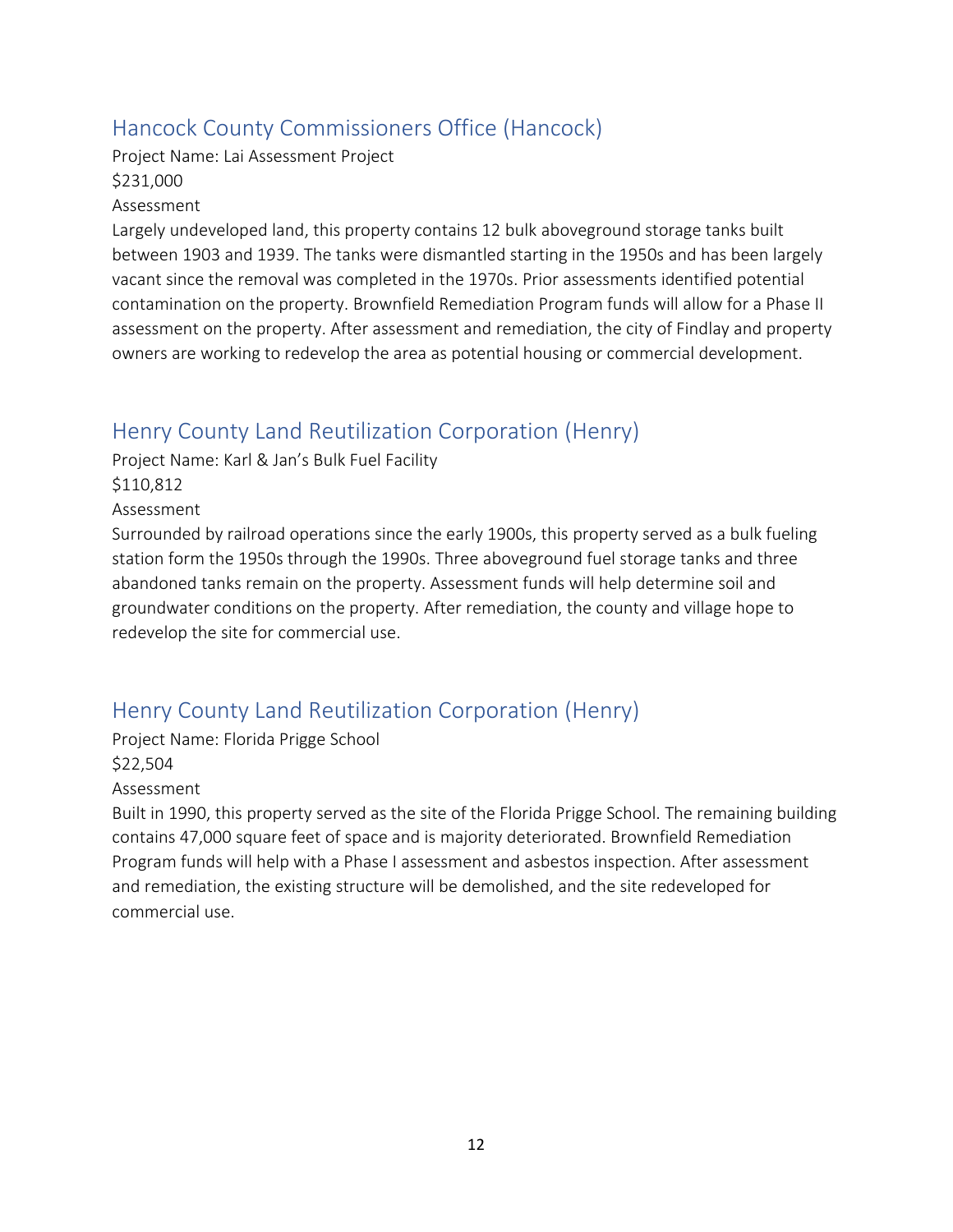## Highland County Land Reutilization Corporation (Highland)

Project Name: East Monroe Mill

\$71,047

Assessment

Located near the city of Hillsboro, this former mill property currently houses one vacant and partially collapsed building that is not suitable for use. Assessment of the property includes VAP Phase I Property Assessment, Asbestos Survey, and VAP Phase II Property Assessment. After assessment and remediation, the city hopes to demolish the building to prepare the property for redevelopment.

#### Highland County Land Reutilization Corporation (Highland)

Project Name: Rocky Fork Truck Stop Redevelopment

\$122,784

Assessment

The Rocky Fork Truck Stop was a truck stop and gas station since 1990 but has been vacant since its closure in 2016. The property is located between two state parks in a rapidly expanding area of Highland County. The Brownfield Remediation Program assessment will help the county conduct a VAP Phase I PA, Phase II PA, Asbestos Inspection, and a Geophysical Survey. After assessment and remediation, there are plans to redevelop the site as a retail market with on-site parking.

# Highland County Land Reutilization Corporation (Highland)

Project Name: The Elliott Hotel

\$19,718

Assessment

Formerly the site of the Elliott Hotel in the village of Greenfield, the site has been vacant for many years and the building has suffered severe deterioration, has a partially collapsed roof and is unsafe for the community. An assessment will be conducted to determine remediation needed prior to demolition of this blight to the community.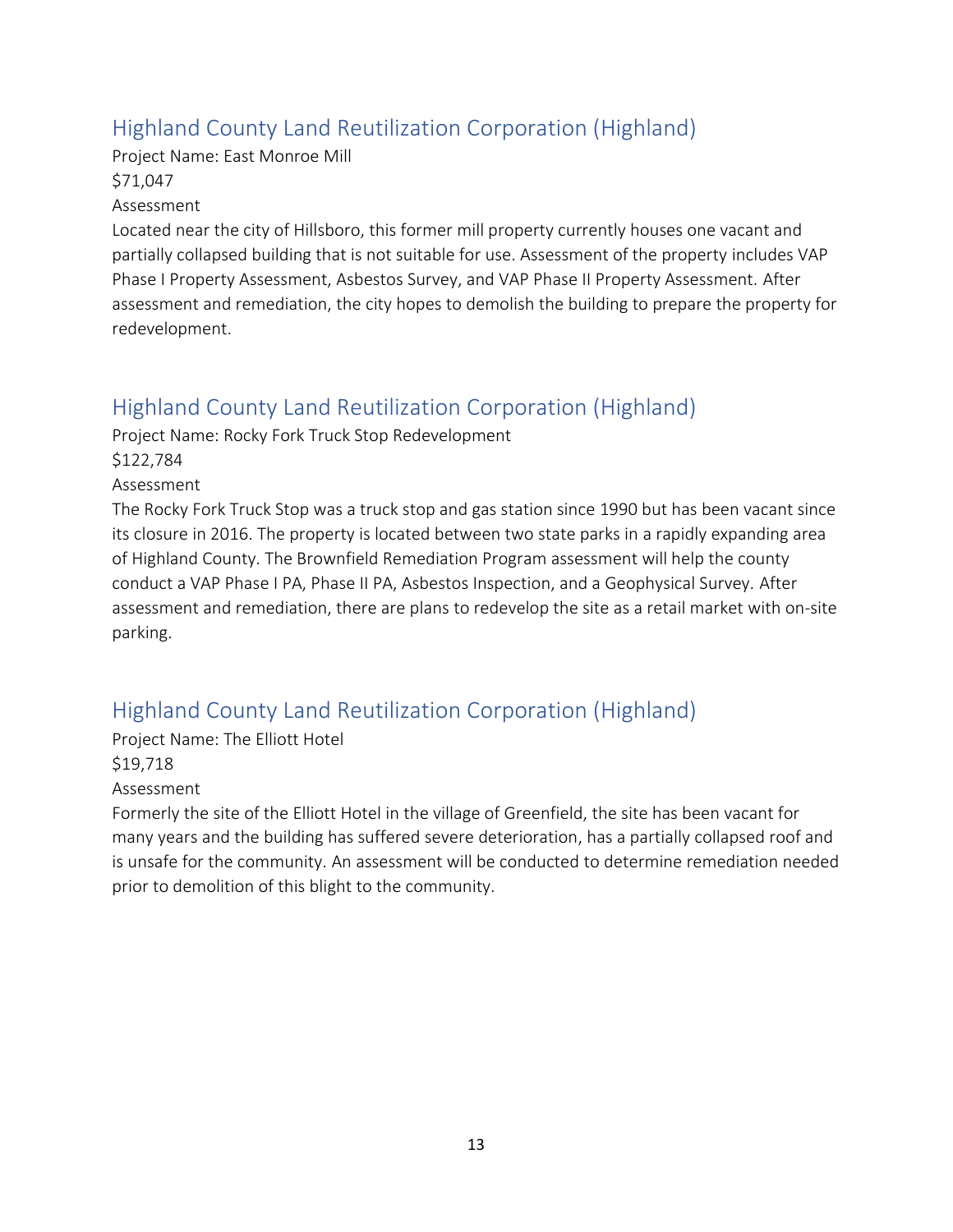## City of Greenfield (Highland)

Project Name: Power Plant Assessment \$300,000 Assessment

This property is the former site of a power plant in the village of Greenfield. Assessment of the property includes a Phase I and Phase II Environmental Assessment to determine the impact and cost for redevelopment. The Village would like to prepare the old power plant site for redevelopment as a recreation area after remediation.

## Huron County Land Reutilization Corporation (Huron)

Project Name: 4838 SR 250

\$38,500

Assessment

Once used as a trucking company and automotive repair shop, the four commercial buildings on this property were built in the 1970s. Now vacant, environmental assessments will be completed to evaluate the property in hopes to make it more marketable for reuse or redevelopment. Assessments include a Phase I Environmental Site Assessment, Hazardous Materials Assessment, and a Phase II Environmental Site Assessment.

## Huron County Land Reutilization Corporation (Huron)

Project Name: 257 Whittlesley

\$38,500

Assessment

Dating back to the 1950s and 60s, this property was used for various light industrial purposes including concrete pre-casting. This blighted property has been vacant for a long time and has been deemed unusable by the community. Environmental assessments will be completed to evaluate the property for redevelopment or potential demolition based on the environmental findings. Assessments will be Phase I Environmental Site Assessment, Hazardous Materials Assessments, and a Phase II Environmental Site Assessment.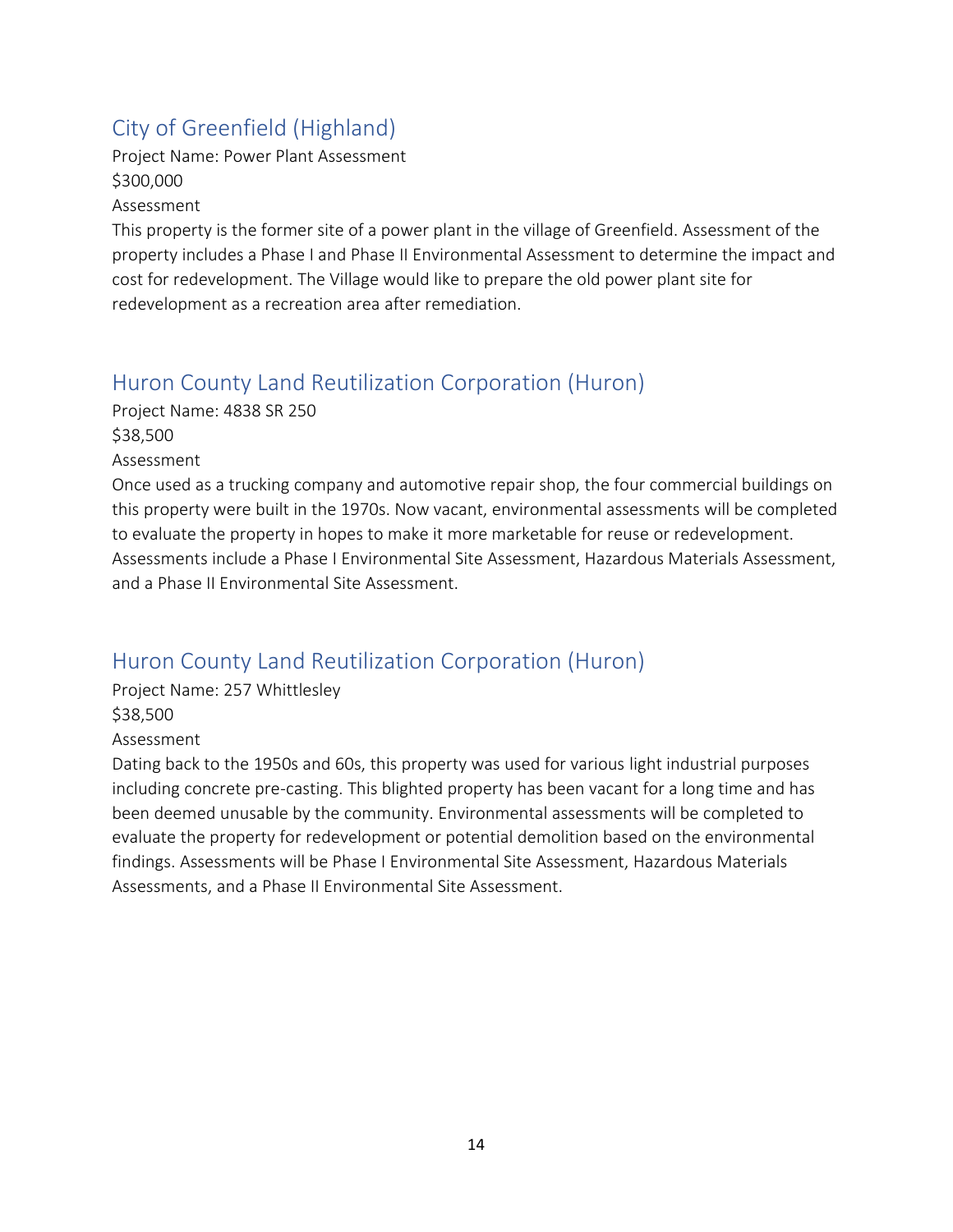#### Jackson County Economic Development Board (Jackson)

Project Name: McNally Pitt Remediation and Revitalization \$705,000

#### Cleanup/Remediation

Originally developed in 1908, the property was used as an ironworks facility between 1921 and 1949. From 1949 through 1987 the McNally-Pittsburg Company designed and constructed coal cleaning and treatment plants and machinery on the site. The building is currently being used as storage for the city of Wellston. Cleanup and remediation efforts include a soil excavation, creek sediment excavation, and ground water injections. After remediation the county plan to reutilize the site for industrial development.

#### Jefferson County Port Authority (Jefferson)

Project Name: Piney Fork UST Property

#### \$175,000

Assessment

This property was part of the company town for the Hanna Coal Company, built in the early 1920s. The site has presumed operation as a general store until late 1960s/early 1970s when the coal mining operations ceased. Property assessment includes groundwater investigation, sampling of three bedrock wells, groundwater classification, and physical survey of water use at surrounding residential properties. After remediation and cleanup work is complete, the county hopes to redevelop the property for storage for adjacent landowner.

# Jefferson County Port Authority (Jefferson)

Project Name: Tidewater Honey Creek Property \$300,000

#### Assessment

Under the Weirton Steel Corporation, this property operated as a steel manufacturing facility from the early 1900s and, other different ownership, until 1982. Purchased by the Honey Creek Contracting Company in 2004, the steel manufacturing buildings were demolished by 2011 and air pollutants from demolition violated EPA standards. The remaining buildings on the property are dilapidated and the site has not seen any use in recent years. Assessment funds will be utilized for a Phase I and Phase II assessment and to determine a scope of needed remediation activities. After remediation, the property will be redeveloped.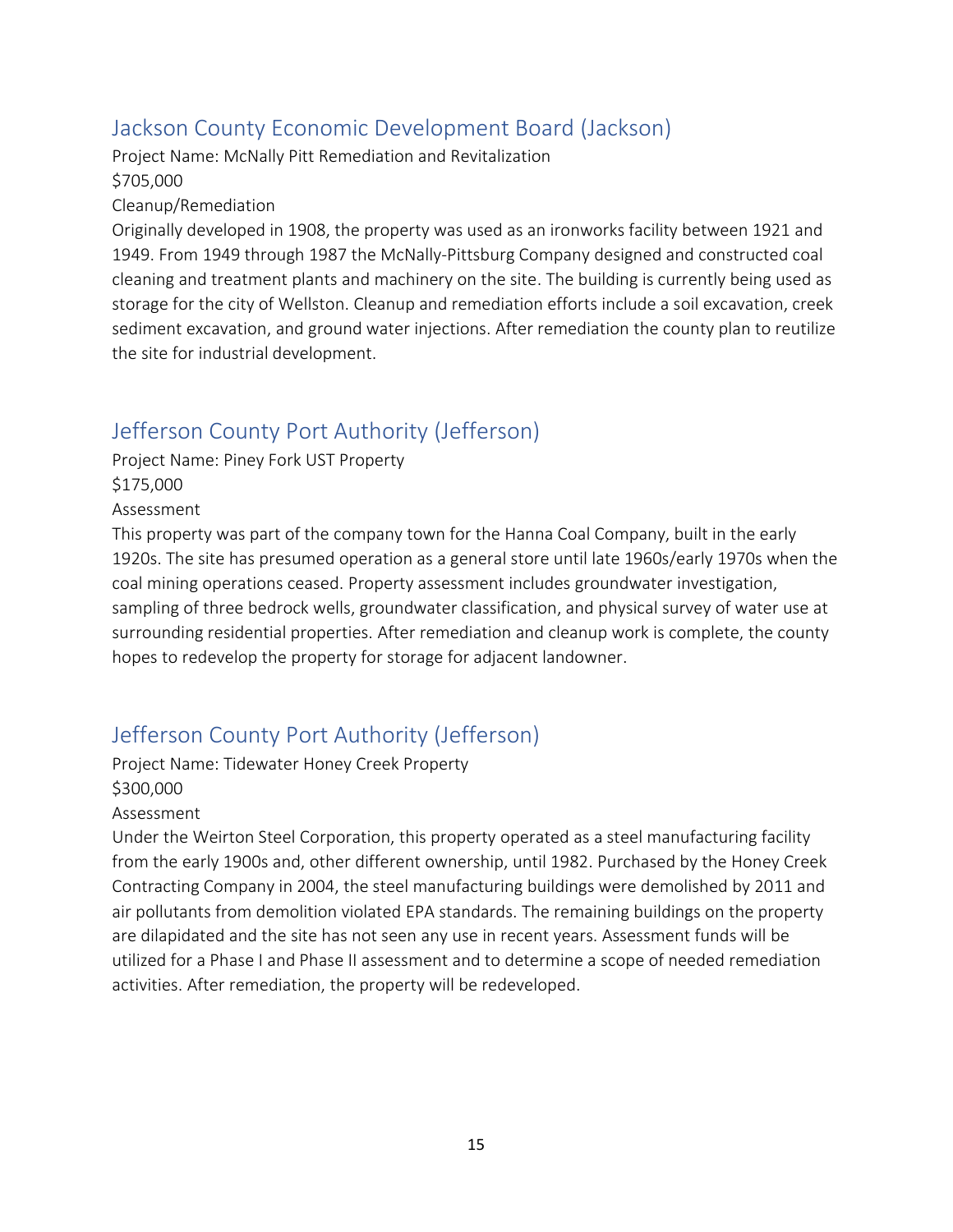## Reho, Inc. (Licking)

Project Name: REHO Inc. Property \$300,000 Assessment

A previous Phase 1 assessment completed at this site determined historical uses of the property to include stove works, rope manufacturing, and lawn mower manufacturing. The property has identified hazardous chemicals on site that pose a risk to the site and neighboring homes. Program assessment includes sampling to verify success of previous remediation efforts. Several buyers have expressed interest in the property after remediation and the site offers a variety of functional end uses.

## Avon Lake (Lorain)

Project Name: Avon Lake – Lake Road Power Plan Property Assessments \$300,000

#### Assessment

This property was once occupied by Lake Erie Railroad electric station prior to the construction of the original Avon Lake Power Plant in 1926. Another parcel of the property was used as a gasoline station. Phase I and Phase II Assessment activities will be performed. Assessment activities will result in the closure of power plant and redevelopment for future use in Avon Lake.

## Elyria Block Development LLC (Lorain)

Project Name: Forge 417 \$590,000

Cleanup/Remediation

This property consists of three buildings, originally constructed in 1873 by the Ely family, the founders of Elyria. Commonly known as the Dixon and Robinson buildings, the buildings have served as a department store, office space, a powerhouse gym, and other offices over the years. The proposed project will engage in selective interior demolition necessary for the abatement of asbestos in areas identified in the asbestos survey throughout the building. After abatement and cleanup, a historic renovation of the buildings of planned to redevelopment the space as an esports area and gaming hub, complete with restaurant and café space, commercial office space, a media production facility, and smart classrooms. There are an anticipated 154 jobs created as a result of the project.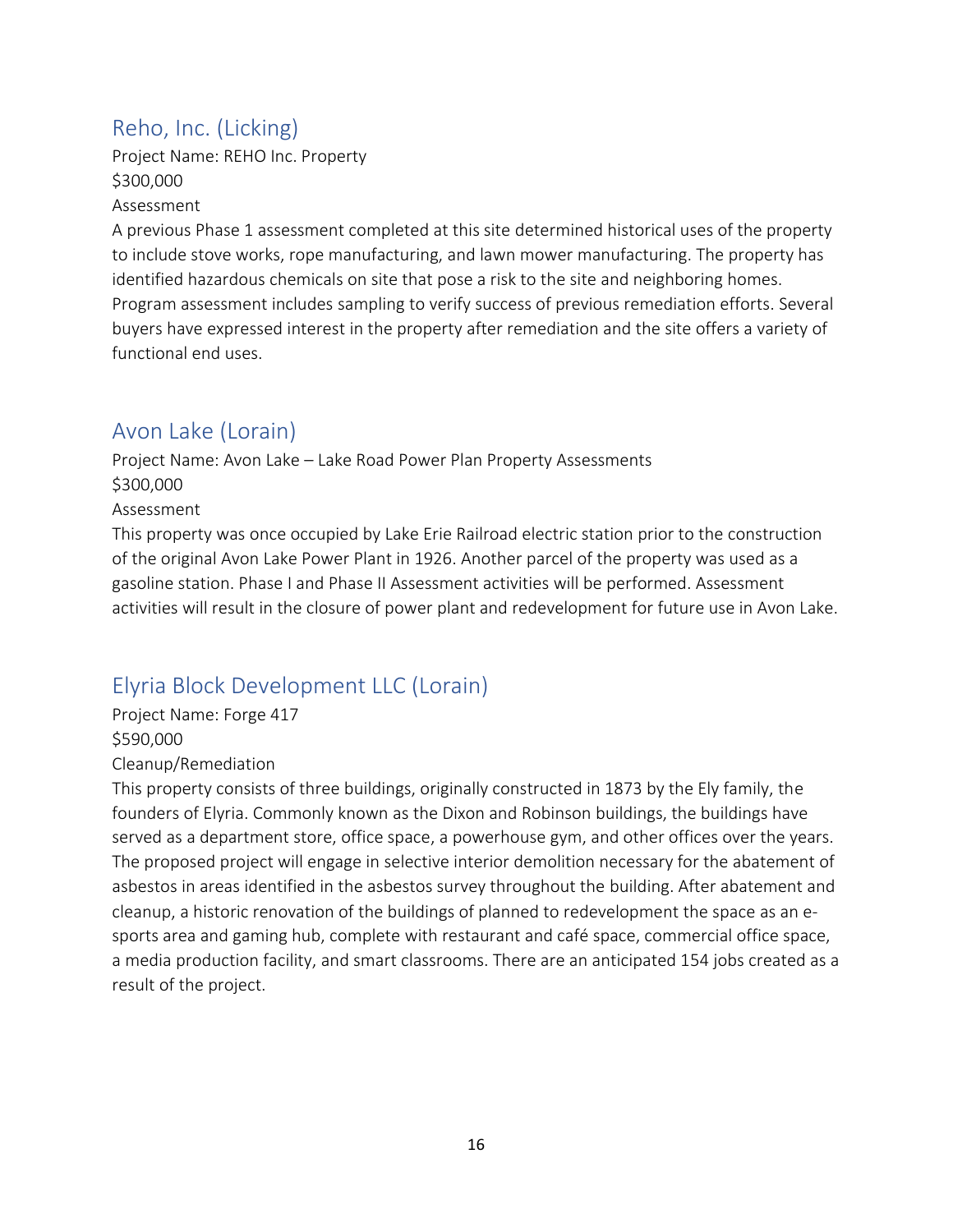### City of Lorain (Lorain)

Project Name: Former St. Joseph Hospital Assessment \$195,750 Assessment

This six-acre property was the location of the former St. Joseph Hospital complex. A six-story parking garage, concrete building slabs, and partially demolished concrete structures remain on the property. A Phase I Property Assessment will be performed, and Phase II Assessment activities will be conducted. After assessment the city will consider possible reuses of the site.

#### City of Lorain (Lorain)

Project Name: Lorain Pellet Redevelopment

\$4,025,899

Cleanup/Remediation

This 20-acre property consists of 16 parcels that have seen a variety of uses over the years. The Lorain Pellet Terminal property included a laundry, hotels, saloons, offices, an icehouse, a black smith, and rail yard. Of the three remaining buildings on the property, one, single-story brick building was constructed in 2017 and is in good condition. Cleanup and remediation funds will help the city cleanup known contaminants and hazards on the property and develop a riverfront access trail. The city is considering multiple uses of this property after remediation including a training and conference center and park amenities such as a boat launch, riverwalk, outdoor concert area, and passive recreational greenspace. This redevelopment is part of the large Lorain Downtown Riverfront Redevelopment Plan.

# Shewango Valley High, LLC (Lorain)

Project Name: Gateway Business Park \$300,000

#### Assessment

This property has a history of industrial and manufacturing operations since as early as 1874 with existing structures built between 1900 and 1980. Site operations included a cold rolled steel mill, a railroad locomotive roundhouse and a manufacturing facility for heaters and air conditions. Operations ceased in 2001 and the site has been mostly vacant since. Assessment funds will support a Phase II assessment of the property to identify potential environmental contamination. After remediation, property owners plan to renovate or demolish existing buildings and prepare the site for future development.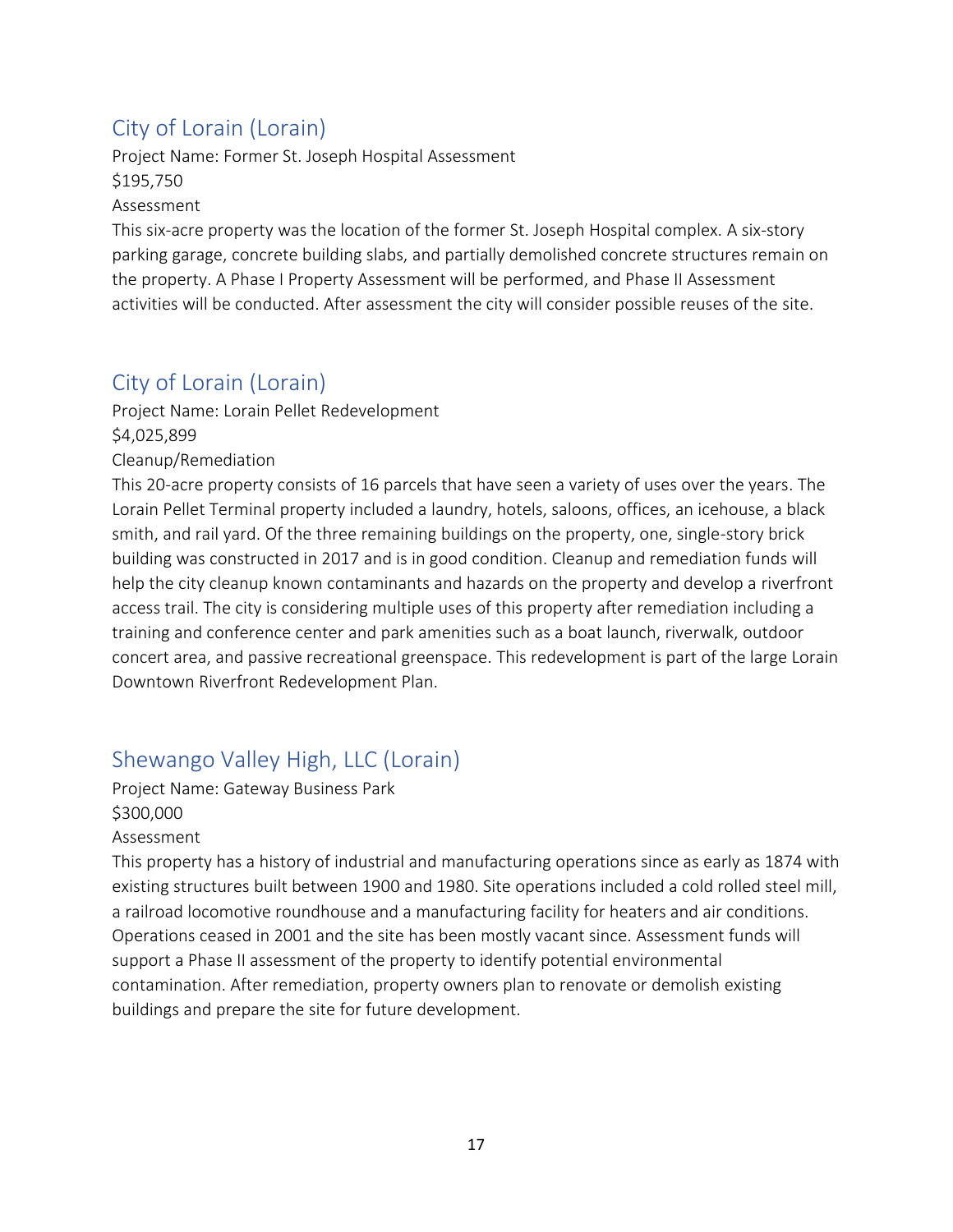#### Lucas County Land Reutilization Corporation (Lucas)

Project Name: Spitzer Building Redevelopment Project \$1,000,000

#### Cleanup/Remediation

This property consists of the former Spitzer Building in downtown Toledo, constructed 1893- 1896, one of the earliest skyscrapers in Ohio. The building has historic use as commercial offices and Toledo's first enclosed shopping arcade. The property was shuttered in 2013 and fell into disrepair. Brownfield Remediation Funds will help with asbestos abatement and lead-based paint removal throughout the building and removal and disposal of fuel storage tanks and other chemicals present. Cleanup will allow for redevelopment of historic building as mixed-use residential and commercial space, creating housing and jobs in downtown Toledo's central business district.

#### City of Zanesville (Muskingum)

Project Name: 2200 Linden Avenue Phase 2 Environmental Assessment \$186,381

#### Assessment

This 28-acre site has a long history of industrial use. In 1919, the American Encaustic Tiling Company of New York occupied the property with kilns, glazing areas and warehouse/storage space. Company operations also utilized coal storage, an engine room, chemical mixing area, chemical laboratory, and machine shop on site. The site was taken over by the Shawnee Pottery Company and the Timken Roller Bearing Company in 1950. The majority of buildings on the property were demolished in 2017. Four structures currently remain and will be demolished. Assessment will be completed to determine the extent of contamination on the property. After remediation, the city plans to redevelop the space for housing, recreation, outdoor entertainment, and commercial uses.

#### Paulding County Board of Commissioners (Paulding)

Project Name: Former Stokely Can

#### \$148,897

#### Assessment

Once serving as a cannery, this property was acquired by the Village of Paulding in 1999. Much of the history of the project is unknown, so an assessment will be done to determine any environmental contamination. After assessment and any needed remediation, the village plans to redevelop the property into a solar farm.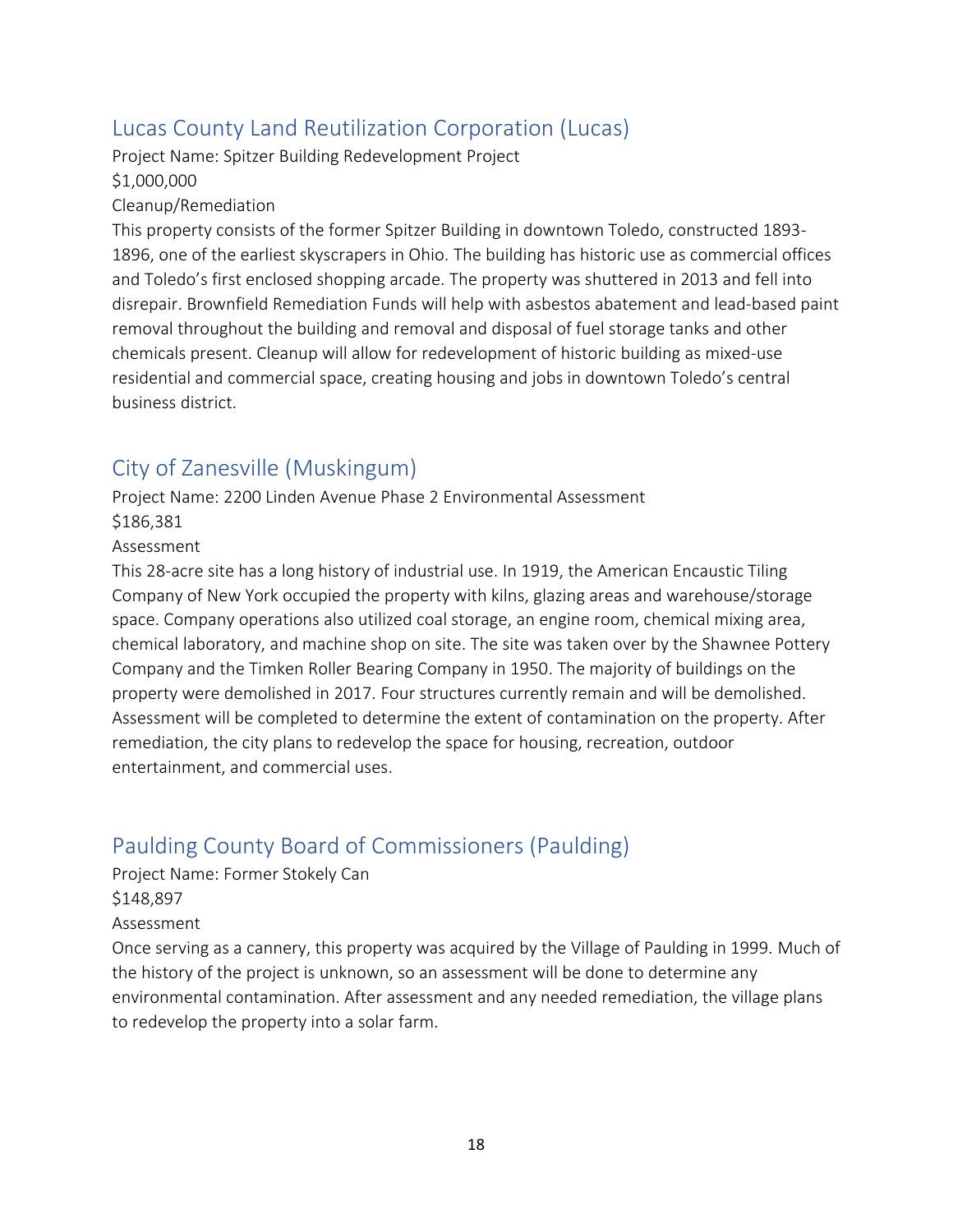### Pike County Land Reutilization Corporation (Pike)

Project Name: Fosters Bulk Fueling Station \$80,300

#### Assessment

Owned by Gulf Refining since 1956, the property served as a bulk storage facility until 2010 when it was closed. The remaining structure on the property is a blight to an otherwise active area in Waverly. With the brownfield grant, the county plans to complete the VAP Phase II ESA, apply for cleanup, and redevelop the site.

#### Piketon Village (Pike)

Project Name: Project Piketonian

\$1,116,864

Cleanup/Remediation

The site of the former Piketon High School, the area is now vacant and largely deteriorated. Cleanup and remediation of the property will include a Phase II Environmental Site Assessment, remove an underground fuel oil storage tank, remediate the impacted soil, and abate the asbestos in the former Piketon High School building prior to demolition. After demolition the village plans to redevelop the property and construct a new building for commercial and professional business/office use and redevelop the original 1975 gymnasium as an event center.

## City of Kent (Portage)

Project Name: Kent Triangle Cleaners Site RAP 2022 \$331,000

Cleanup/Remediation

Dating back to 1893, this property was originally developed as a residential lot and later served as a filling station, oil service station and battery station from 1929 through 1981. Underground storage tanks were removed in 1984 and was taken over by a dry-cleaning service which ran on the site until 2006. The site is currently a vacant greenspace, but prior assessment has identified contaminants on site. Remediation activities will help prepare the site for redevelopment efforts and create opportunities for commercial investment in the area.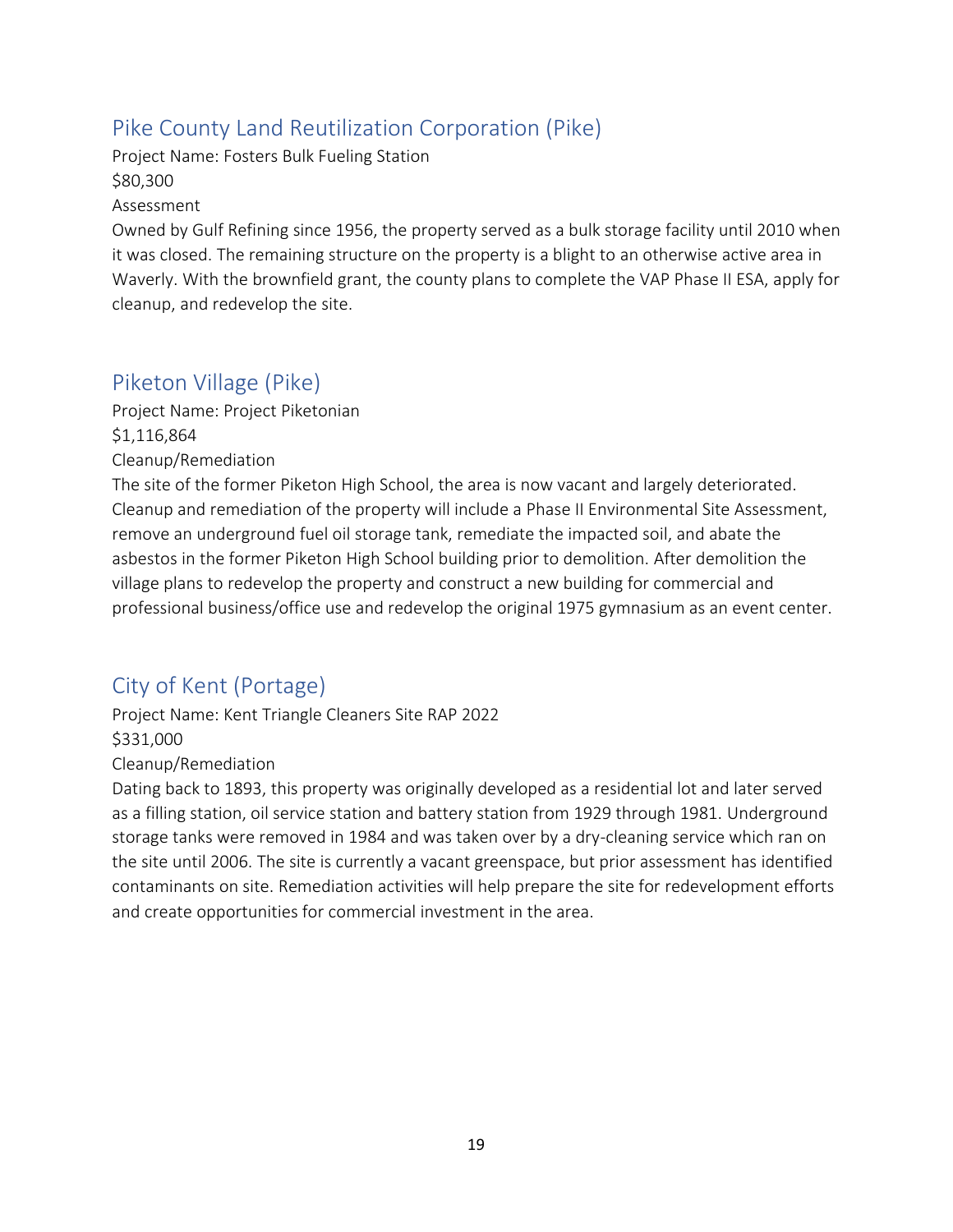### Richland County Land Reutilization Corporation (Richland)

Project Name: 861 Expressview Drive

\$41,250

Cleanup/Remediation

Historically a manufacturing and print shop, cleanup at this property involves contaminated soil removal. Following cleanup, Madison Township plans to build a new fire station, this lot is adjacent to current fire station.

#### Richland County Land Reutilization Corporation (Richland)

Project Name: 111 Orchard \$56,250

Assessment

This site historically operated as a tool and die shop, screw machine shop and golf cart factory and contains unknown chemicals on the property. With Brownfield Remediation Program funds, a Phase I and Phase II assessment will be completed on the property. After assessment and any needed remediation, the land bank plans to redevelop the site.

#### Richland County Land Reutilization Corporation (Richland)

Project Name: Westinghouse

\$3,000,000

#### Cleanup/Remediation

The former home to the Westinghouse Electric Products Co, Appliance Division, appliances such as electric ranges, curling irons and coffee makers were manufactured on this site as early as the 1920s. The plant closed in 1990 and has sat vacant since. Only a couple buildings remain on the property and have been badly damaged by years of neglect and a fire in 2021. The county plans to remediate petroleum tanks and hazardous chemicals on site, remove the concrete remaining from previously demolished buildings, and demolish the large remaining factory building.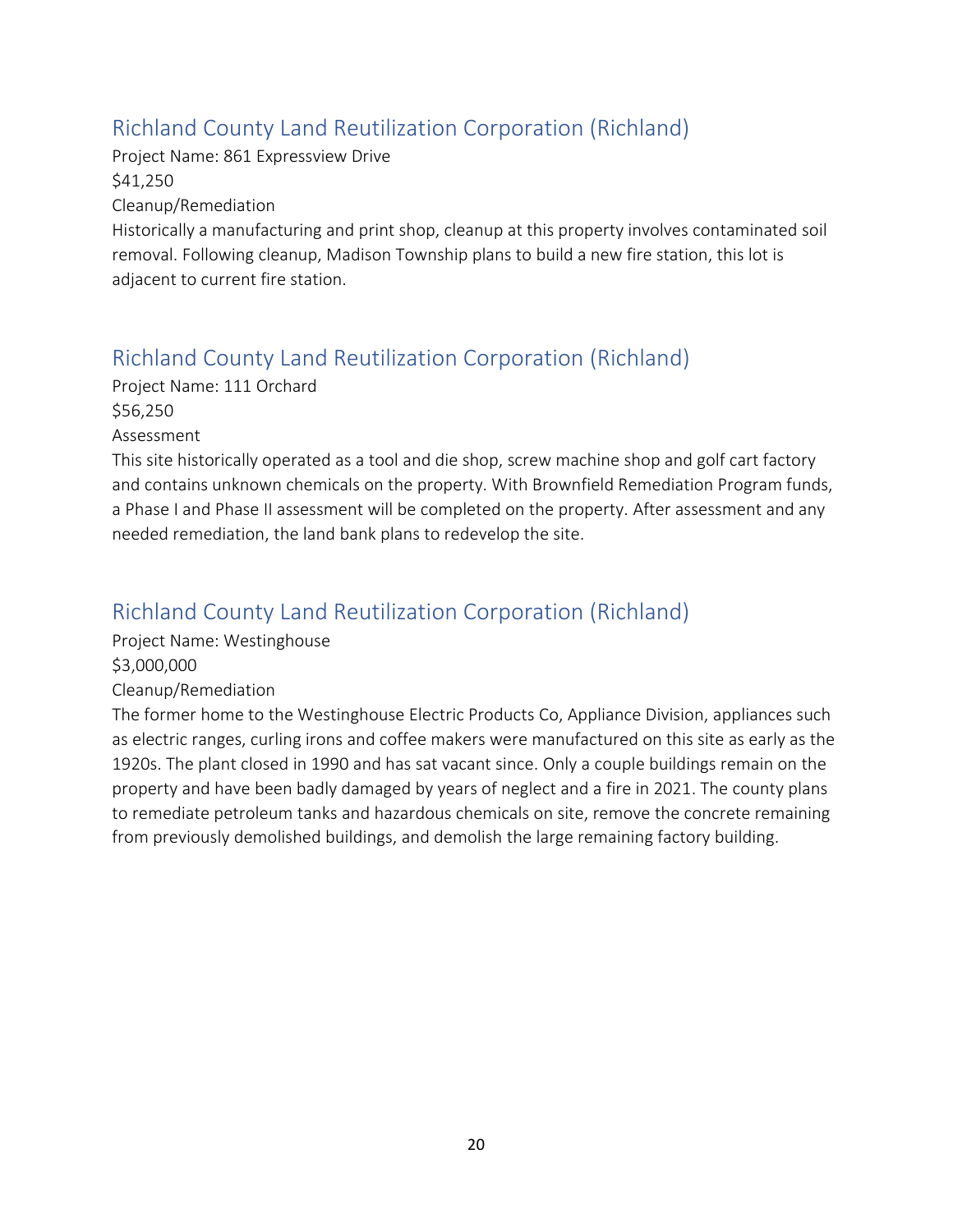### Sandusky County Land Reutilization Corporation (Sandusky)

Project Name: Former Atlas Industries

\$189,823

Assessment

Developed as a custom machine shop in 1943, there are five existing structures on the property that are in deteriorating condition with partial roof collapse occurring to two of the structures. Brownfield Remediation Program funds will allow for a Phase II Environmental Site Assessment, a Geophysical Survey, and a Pre-Demolition Asbestos Survey. After assessment and any needed remediation, the land bank plans to demolish the blighted structures and prepare for redevelopment of the site.

#### Portsmouth City Health Department (Scioto)

Project Name: Martings Remediation

#### \$151,500

Cleanup/Remediation

Located in downtown Portsmouth, this property was the former Martings Department Store, constructed in 1909. The two historic buildings have been vacant since early 2000 and was purchased by the city of Portsmouth in 2002. The Brownfield Remediation Grant will help to abate asbestos in the building and additional recognized environmental condition found in the basement during the Phase I ESA. After abatement, the city hopes to rehabilitate the space into usable, developable space.

## Century Plaza Hotel LLC (Stark)

Project Name: Renkert Building \$3,400,000 Cleanup/Remediation

Once home to department store and offices, the 1914 Renkert Building was Canton's first skyscraper and has been vacant since 2017. The project will remove existing asbestos containing materials from the interior of the building, including plaster ceilings and walls, flooring materials and mastics, pipe insulation, and existing boilers. Existing mold will also be remediated following interior abatement and demolition work. After completion, the building will be converted to a 92-room extended-stay hotel with a restaurant on the first floor.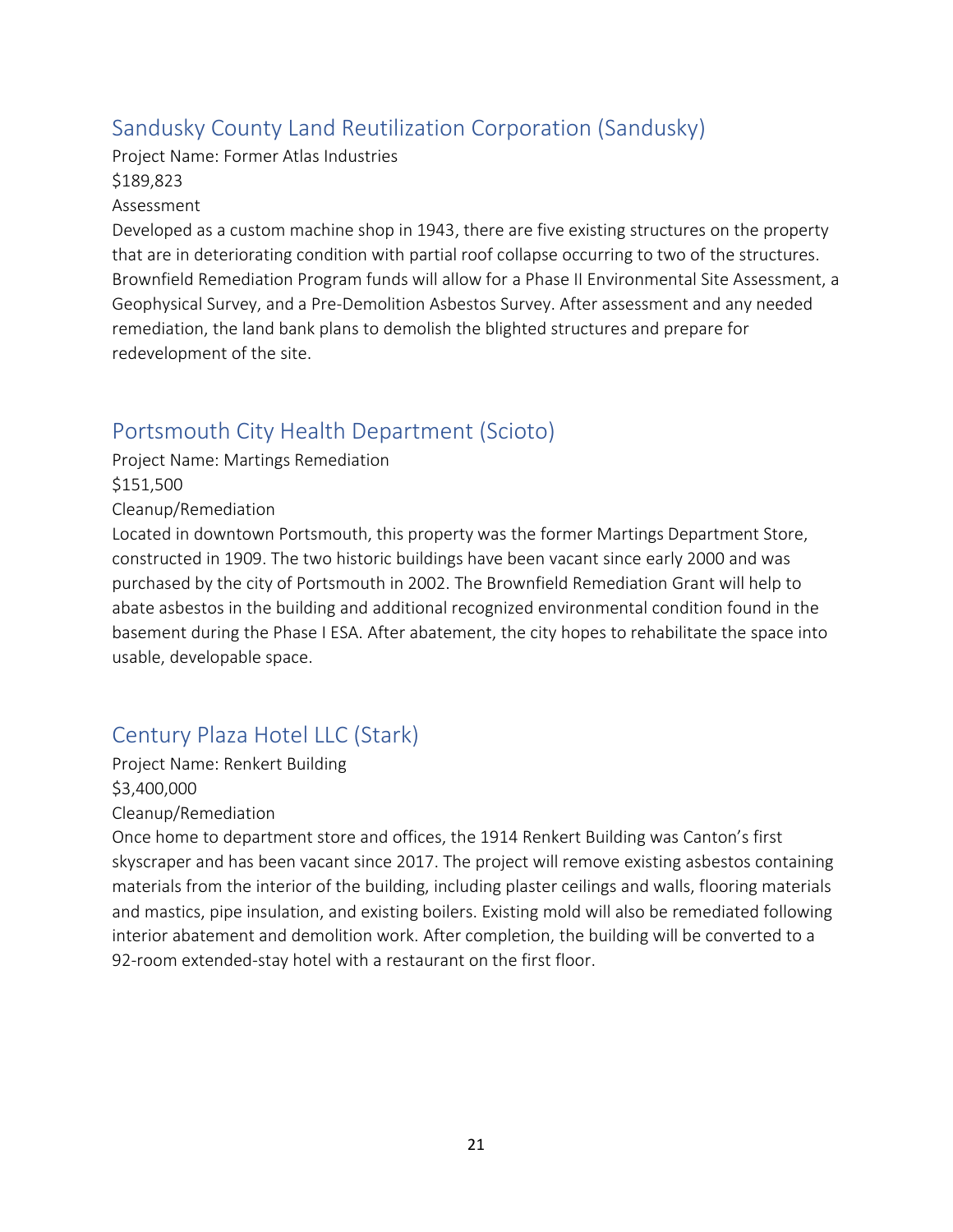### Barberton (Summit)

Project Name: The Powell and Barberton Herald Buildings \$200,000

#### Cleanup/Remediation

Constructed in 1925 and 1928, respectively, the Powell and Barberton Herald buildings originally served as a car dealership and rental depot with apartments on the second floor and mixed-use commercial space. The vacant buildings are located near the city of Barberton's historic downtown which is undergoing redevelopment. Cleanup activities include asbestos abatement, lead paint removal, and furniture/debris removal. After completion, the city plans to redevelop the space for commercial and residential uses.

#### Barberton (Summit)

Project Name: South Van Buren Ave Parcels

#### \$250,000

#### Assessment

Formerly used as an automobile salvage yard in the 1960s, the property has been vacant since approximately 2000. A prior Phase I assessment was previously completed on the property which showed impacts of historical and adjacent commercial activities to be of concern. Assessment funds will help the property perform Phase I and Phase II assessments to determine the current condition of the property. After assessment and remediation, the site will be developed as commercial space and a recreation trail will be constructed to connect the site to a nearby quarry of the Ohio and Erie Canal Towpath.

#### City of Hudson (Summit)

Project Name: Remediation of Former Youth Development Center Site \$211,612

#### Cleanup/Remediation

This 428-acre site opened in 1886 as a city farm school, called the Cleveland Boys Home. The home was taken over in 1958 by Cuyahoga County and operated through 2008 and was purchased by the city of Hudson in partnership with Western Reserve Land Conservancy and Summit Metro Parks. Property buildings have since been demolished, but remediation of the project will remove remaining concrete pads containing asbestos containing vapor barrier and a buried thermal system with asbestos insulation. After cleanup, 293 acres of the site, the Brandywine Creek Wetlands, will become a Summit Metro Park. The Western Reserve Land Conservancy controls the use of 76 remaining acres, a designation established to protect and preserve agriculture, woodlands, and wetlands. The city plans to develop the remaining acres as office and industrial business park developments.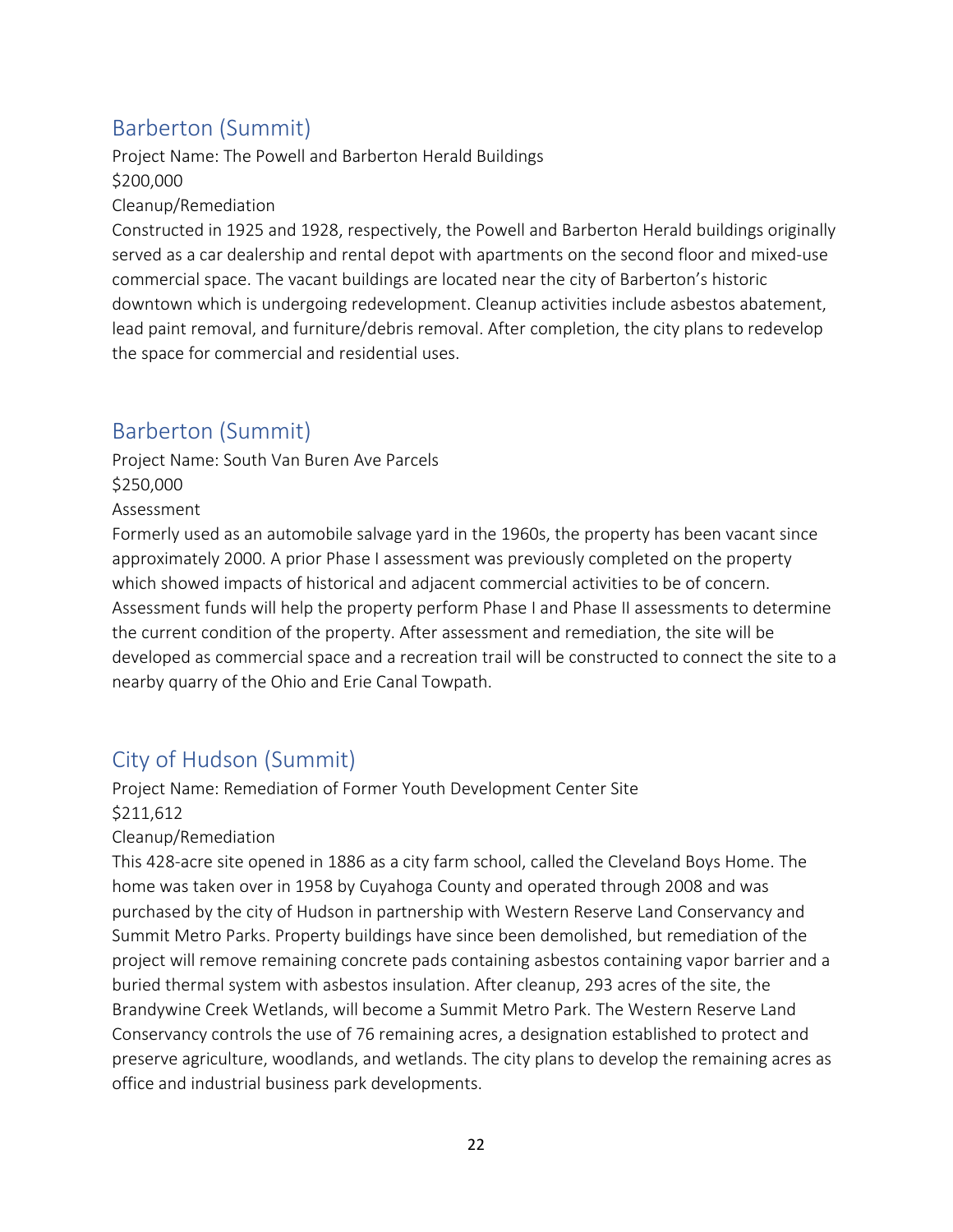#### IRG Rubber City, LLC (Summit)

Project Name: Former Goodyear Akron Mix Center Redevelopment \$6,426,130

#### Cleanup/Remediation

Originally developed for residential purposes in the 1800s, this property was developed for industrial purposes in 1915 by Goodyear Tire and Rubber Company. Goodyear originally used the site for ancillary manufacturing activities and the manufacturing of fuel cells or spreader fabric during World War II and later for the manufacturing of rubber cement. Goodyear operations ceased at the site in 2016 and the building has remained vacant since 2018. The nine existing buildings are in poor condition and deemed unsafe due to deterioration. Remedial activities include abatement of asbestos-containing materials and removal and disposal of universal waste and building residuals within the buildings prior to demolition activities. After demolition, the site will be developed and maintained as a greenspace area.

#### Summit County Land Reutilization Corporation (Summit)

Project name: Former Buckley Towing

\$125,709

Assessment

Previously used as an automotive scrapyard, this property was acquired by the land bank from a tax foreclosure in 2017. Assessment funds will help determine if any subsurface remediation needs conducted and to determine necessarily remediation for future redevelopment of the property.

## Summit County Land Reutilization Corporation (Summit)

Project name: Cuyahoga Falls Front Street \$200,401

#### Assessment

Located along the Cuyahoga River in Cuyahoga Falls, The Summit County Land Bank and City of Cuyahoga Falls plan to demolish the current property to redevelop the property. Assessment funds will help complete a VAP Phase 2 assessment. Afterwards, the Summit County Land Bank plans to demolish the structure, remove the tank and complete tank closure, and complete the VAP program. After the completion of the VAP program, the Summit County Land Bank plans to construct 50 townhomes on the property to serve the housing needs of the City of Cuyahoga Falls' downtown redevelopment.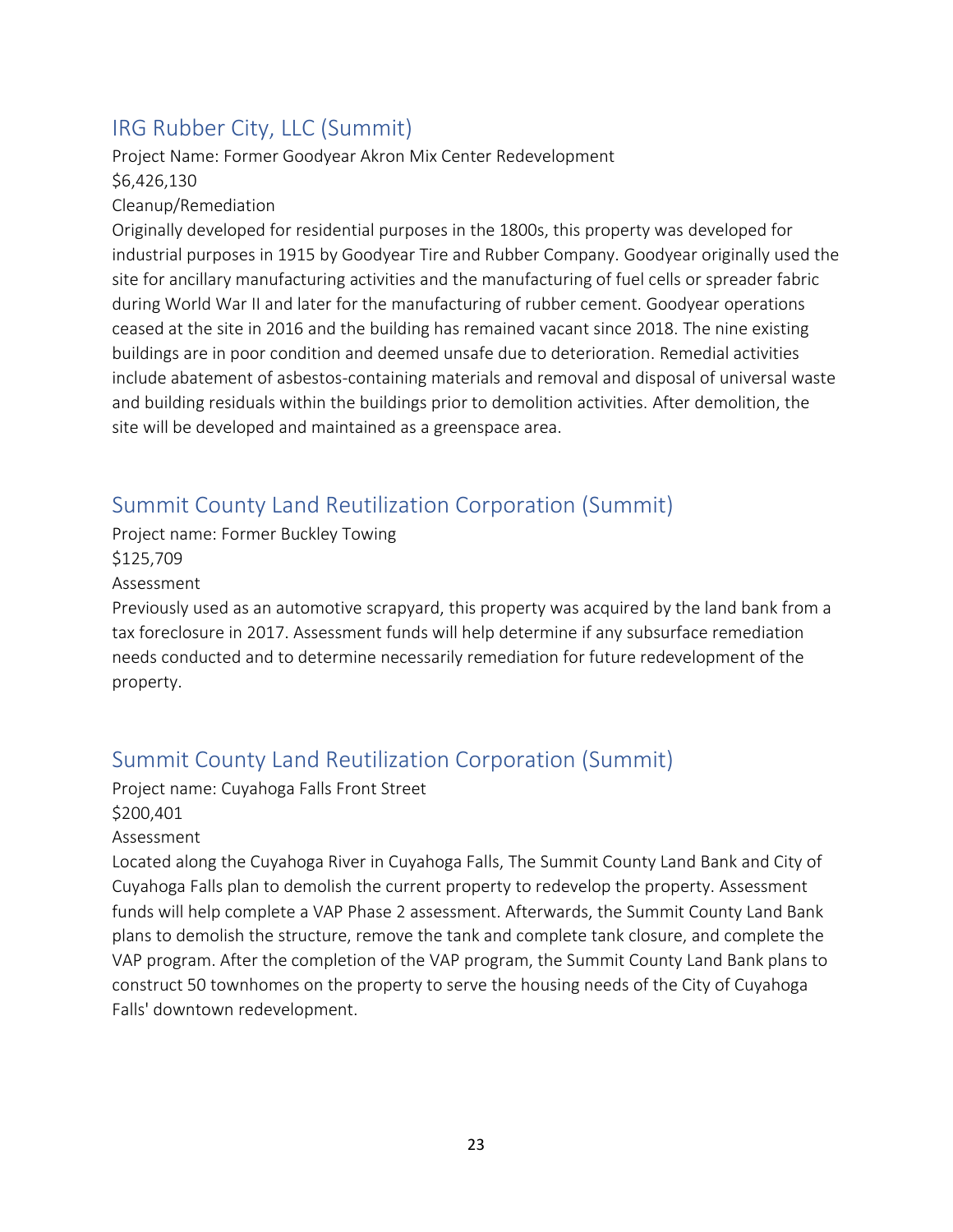## Trumbull County Land Reutilization Corporation (Trumbull)

Project Name: Former St. Joseph Riverside Hospital \$3,438,857

Cleanup/Remediation

Utilized by St. Joseph Riverside Hospital from the late 1950s through 1995, this building has undergone multiple additions since its construction in 1923 including improvements to the south wing in 2004 and 2007. The property will have an environmental remediation, including potential petroleum and other subsurface hazards associated with off-site laundry facility on west end of property, identified in the Phase II. The property will be demolished, and new soil will be brought in to ensure the property is able to be developed, either residential or commercial/industrial development.

# Trumbull County Land Reutilization Corporation (Trumbull)

Project Name: Trumbull Industries Assessment

\$3,878

Assessment

Originally the Van Huffel Tube Company from 1930s until 1985, the 135-acre site was later divided into four parcels, three of which are currently occupied and used for warehousing and manufacturing. The project assessment includes a Phase I ESA to determine if a release of hazardous substances or petroleum may have occurred. After assessment and any needed remediation, existing structures can make needed upgrades.

## Van Wert County Land Reutilization Corporation (Van Wert)

Project Name: Van Wert Forward \$300,000

Assessment

Part of the larger Van Wert Forward revitalization in downtown Van Wert, this project consists of 52 buildings, many blighted and vacant. A Phase 1 and asbestos assessment will be performed on each property. If a Phase II is deemed necessary, that will also be performed. The revitalization of downtown Van Wert will be a benefit to all residents and visitors and includes plans for dry cleaners, offices, movie theaters, retail shops, housing, and restaurants/bars.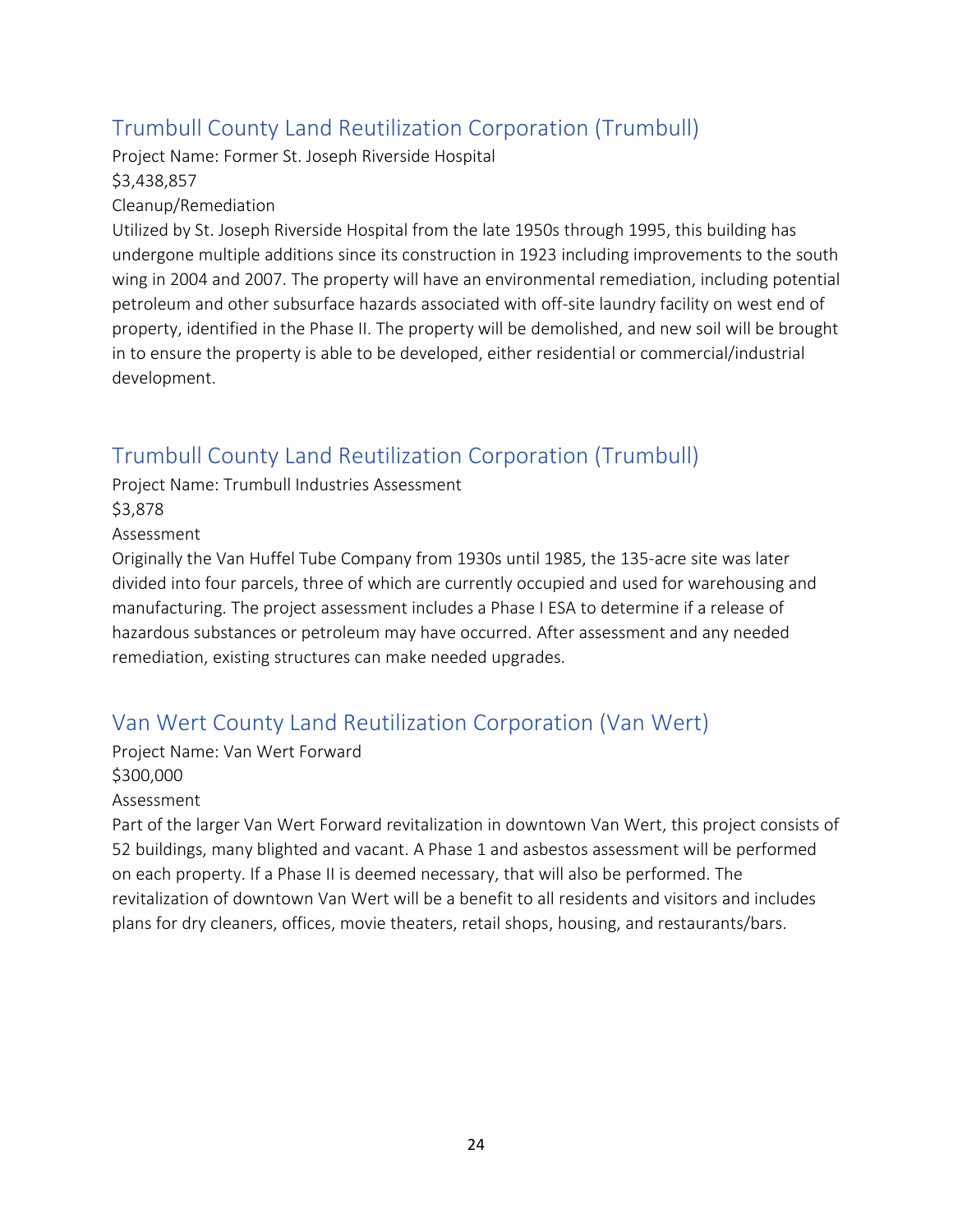### Vinton County (Vinton)

Project Name: Vinton County Courthouse \$19,578 Assessment

Built in 1939, the Vinton County Courthouse is believed to be contaminated from original construction on the empty 3rd story of the building. Brownfield Remediation Funds will allow for an Asbestos Containing Material Assessment and a Phase I PA in accordance with the Ohio VAP. After assessment and remediation as needed, the county plan to renovate and utilize the 3<sup>rd</sup> story as additional office space, increasing available space by nearly 25%.

#### Vinton County (Vinton)

Project Name: Sparks Redevelopment \$121,608

Assessment

This property served as a family-owned gas station, convenience store, and pizza shop for 40 years, but is now vacant. The property is located at a major intersection in McArthur near retain and residential areas. The property will undergo a VAP Phase I Property Assessment, Geophysical Survey, Asbestos Survey, and a Phase II Property Assessment. After assessment and any needed remediation, the current owner plans to re-open as a restaurant.

## Vinton County (Vinton)

Project Name: McArthur Brick Plant \$139,424 Assessment

Established in 1905, the McArthur Brick Company was once one of Vinton County's largest employers. Brick plant operations ceased in the 1960s and the site was used to produce charcoal in the 1970's through the 1980s when industrial activity on the property ended. Assessment on the site includes VAP Phase I & II Environmental site assessments. After assessment and remediation, the property owner intends to redevelop the site as a tourist attraction.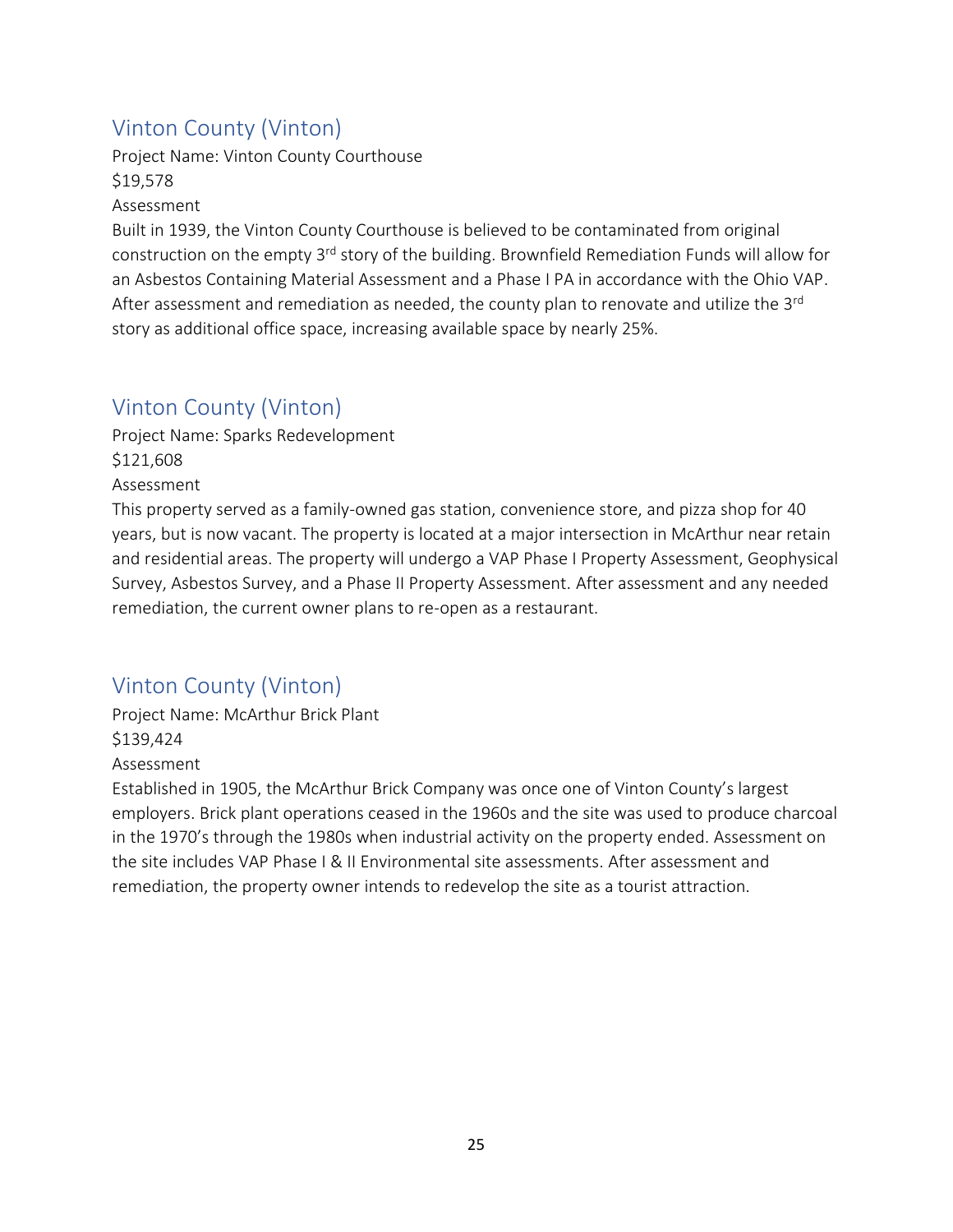#### Warren County Port Authority (Warren)

Project Name: Middletown Multi-Purpose Entertainment Venue \$1,000,000 Cleanup/Remediation

This property is the site of the Middletown Towne Mall, once anchored by major retailers Sears and Elder Beerman, but has since suffered retail losses and fallen into disrepair. Funds will help remediate or demolish vacant sites and help prepare for redevelopment. The site will be redeveloped as the Middletown Entertainment and Sports Venue and serve as a super-regional destination. The venue will include a 3,500 plus set spectator venue with smaller entertainment space on the second floor.

#### Williams County (Williams)

Project Name: Edon School Redevelopment

\$25,848

Assessment

The property consists of eight vacant structures that were the site of the Edon Northwest School until 2005. The site later housed a storage facility until the mid-2010s. Brownfield Remediation Program funds will help the county conduct the VAP Phase I ESA and VAP Phase II ESA if necessary. After assessment and any needed remediation, the county plans to ready the site to be available for commercial and recreation development.

# City of Rossford (Wood)

Project Name: Demolition of Former Eagle Point School \$336,000

Cleanup/Remediation

Built in 1928, the Eagle Point Elementary School served as a public education facility for nearly 100 years. In 2017 a new school was built, and the historic school was officially closed in 2019. Since closure, the building has fallen into disrepair. Brownfield Remediation Program funding will help with removal of asbestos, demolition of the building, and grading of the soil to prepare for redevelopment. After remediation and demolition, the city plans to prepare the site for redevelopment.